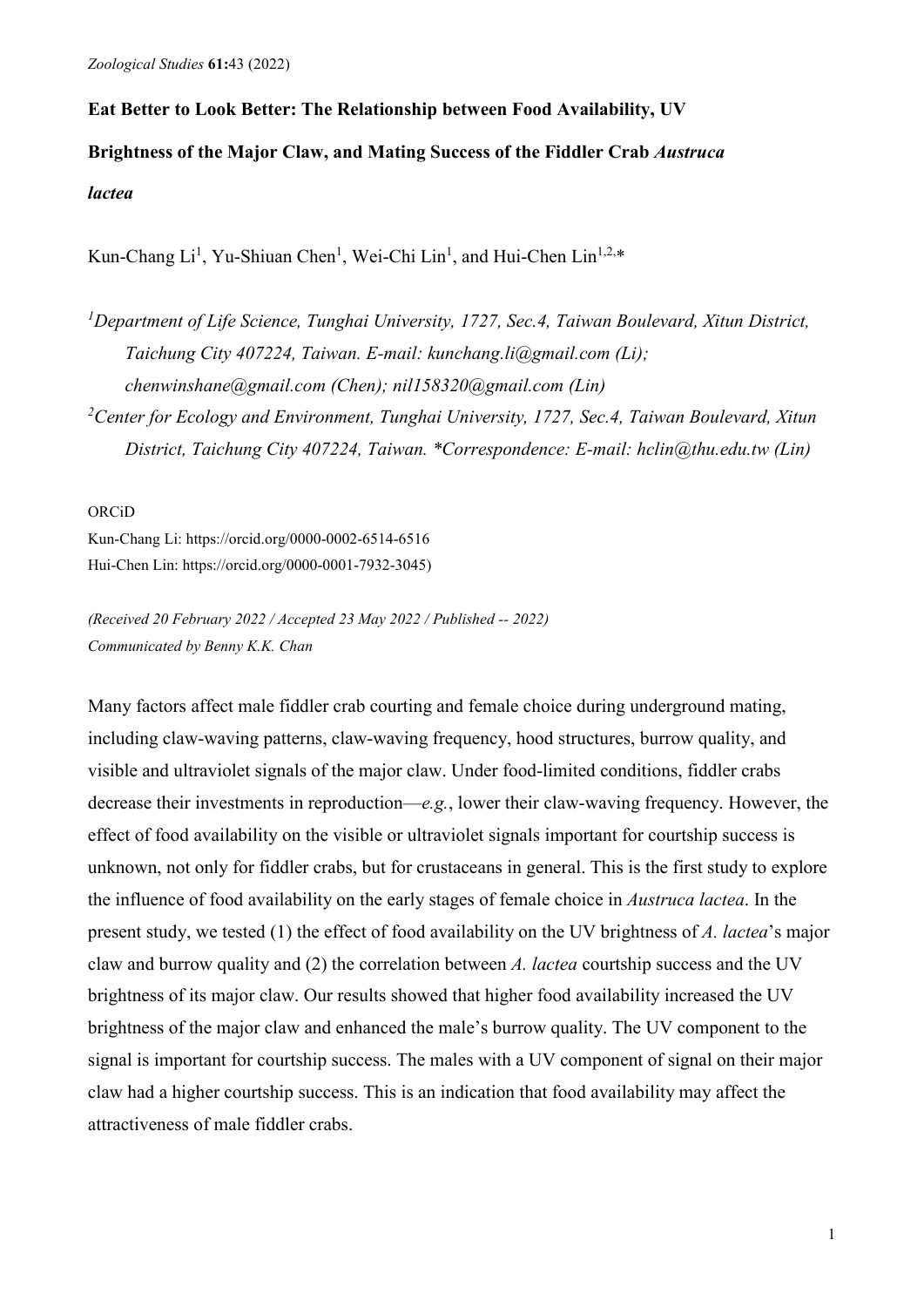**Key words:** *Austruca lactea*, UV brightness, Food availability, Mate choice, Fiddler crab, Courtship behavior.

Citation: Li KC, Chen YC, Lin WC, Lin HC. 2022. Eat better to look better: Food availability affects the UV brightness of the major claw and burrow quality of *Austruca lactea*. Zool Stud **61:**43.

#### **BACKGROUND**

The reproductive behavior of animals is influenced by food availability (Kim et al. 2003; Kim et al. 2010; Sofaer et al. 2012). Animals will decrease their reproductive investment and tend to search for more food when they are under food-limited conditions (Schneider et al. 2013). For example, when food is scarce, hamsters prefer to search and hoard food rather than choose a mate, even if the hamsters are on their estrous cycle (Klingerman et al. 2010). Some studies also indicate that sexual signals (visible and ultraviolet signals) may reflect the body condition of an organism; this, too, is influenced by food availability. Some well-known signals include the beak color of the avian species *Turdus merula* (Faivre et al. 2003), foot color of the courting blue-foot booby *Sula nebouxii* (Torres and Velando 2003; Velando et al. 2006), UV component to the signals on the wings of the butterfly *Colias eurytheme* (Kemp and Rutowski 2007), and fluorescent signaling on the palpus of the jumping spider *Cosmophasis umbratica* (Painting et al. 2017).

When it comes to the reproductive behavior of fiddler crabs, there are two mating strategies: surface mating and underground mating (Christy 2007). During surface mating, a mature male leaves his burrow and approaches a nearby female, courting with vibrational signals by stroking its own walking legs (Takeshita and Murai 2016). In underground mating, the female leaves her burrow and mates inside a male's burrow. The female samples several males' burrows before the underground mating takes place. Male crabs wave their major claw to attract the wandering females; factors that increase the probability that a female crab undergoes underground mating include the type of claw-waving (Muramatsu 2011a; Muramatsu 2011b), claw-waving frequency (Reaney et al. 2008), visible and ultraviolet signals of the major claw (Detto 2007; Detto and Backwell 2009), extra-burrow structures (Kim et al. 2004; Kim et al. 2009), and burrow quality. The factors reported previously for determining burrow quality includes the volume (Goshima and Murai 1988; Clark and Backwell 2016), the number of burrow branches (Backwell and Passmore 1996), and the width (Derivera 2005; Reaney and Backwell 2007; Kerr et al. 2012). Underground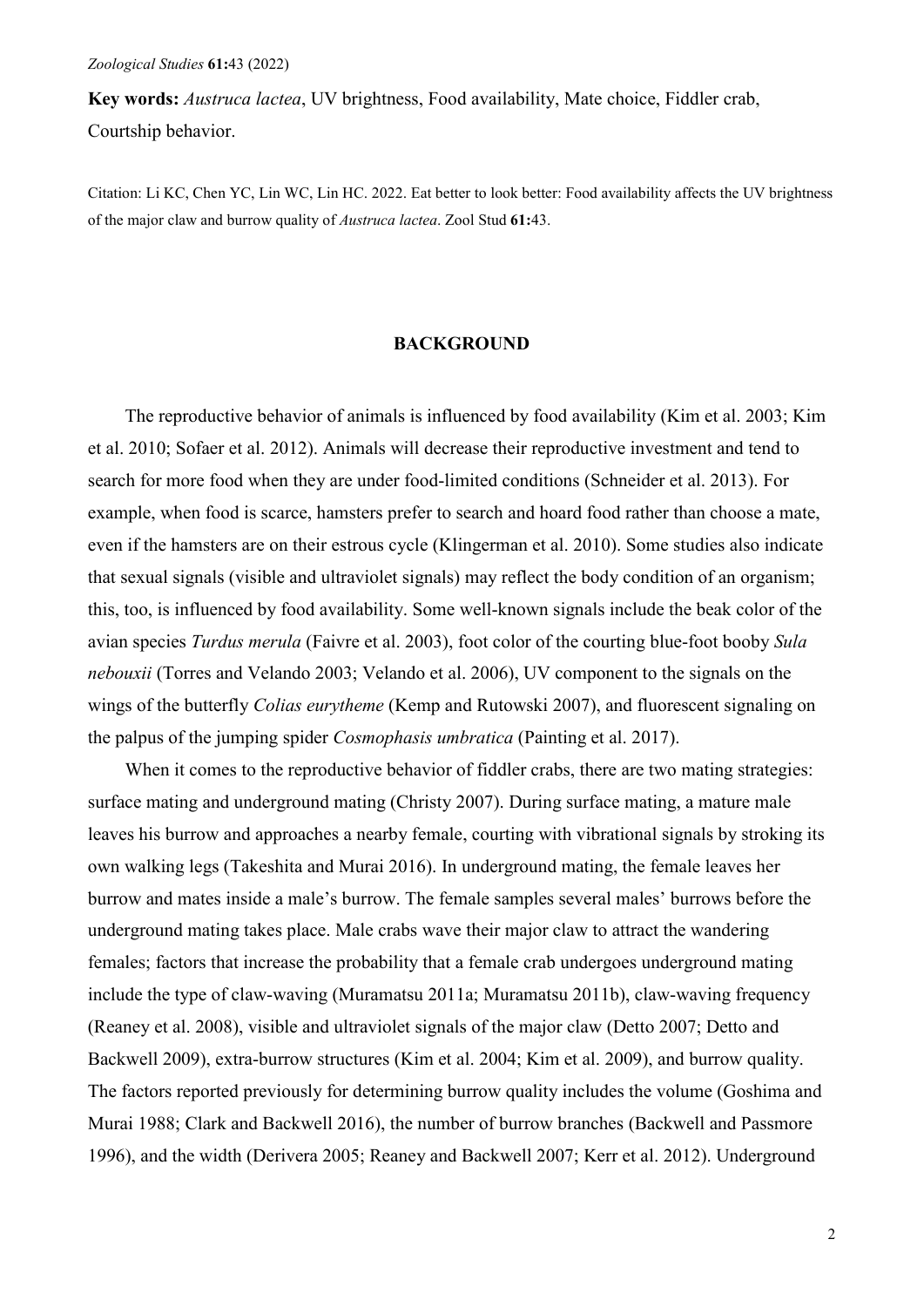mating occurs in two courtship stages—in the first stage, the male waves its major claw to attract the wandering female; in the second stage, the female visits the male's burrow (Christy 2007).

Fiddler crabs also decrease their reproductive investment under food-limited conditions. Male *Austruca annulipes* and *Austruca lactea* decrease their claw-waving frequency during the first stage of courtship (Jennions and Backwell 1998; Kim and Choe 2003; Kim et al. 2008). Similarly, under food-limited conditions, the angular distribution of the male *Leptuca terpsichores* courtship activity (Kim et al. 2010) and the number of extra-burrow structures will both decrease (Backwell et al. 1995; Kim and Choe 2003; Kim et al. 2008). However, no study has investigated how food availability affects the visible or ultraviolet signals that are important for courtship success in any crustacean. In addition, during the second stage of courtship behavior, whether the factors related to the burrow quality of the courting male are affected by food availability is not known.

In recent years, studies on the courtship success of fiddler crabs have mostly examined the factors for underground mating, such as types of claw-waving (Muramatsu 2011a; Muramatsu 2011b), claw-waving frequency (Reaney et al. 2008), visible signals of major claw (Detto 2007; Detto and Backwell 2009), hood structures (first stage of female choice, Kim et al. 2004; Kim et al. 2009), and burrow quality (second stage of female choice, Goshima and Murai 1988; Backwell and Passmore 1996; Derivera 2005; Reaney and Backwell 2007; Kerr et al. 2012; Clark and Backwell 2016). However, only one study has been conducted on the relationship between the UV component to the signals of the major claw and courtship success a male fiddler crab (*Austruca mjoebergi*; Detto and Backwell 2009).

The two aims in the present study are to examine whether (1) UV signal and burrow quality are affected by food availability and (2) the UV signal of the major claw influences *A. lactea*'s courtship success. Fiddler crabs are deposit feeders and feed on organic matter on mud using the specialized maxillipeds (Lim and Goh 2021). *Austruca lactea* populations are mainly distributed in the upper tidal zone, and organic material becomes limited during the neap period when seawater does not flood the mudflat for several days. Some studies also indicated that organic content and chlorophyll-a at the top mudflat gradually decreased with distance to the upper tidal zone (Murai et al. 1982; Allen and Levinton 2014). Since most organic contents are found at low tide, *A. lactea* may be confronted with limited food during that period. Previous studies showed that reproductive investments and sexual signals may be related to an individual's body condition and food intake (Velando et al. 2006). Our first aim was to test whether food availability can affect the UV brightness of *A. lactea*'s major claw and its burrow quality. This is the first study to explore the influence of food availability on both the first and the second stages of *A. lactea* female choice. In the other hand, we conducted a pilot test in our laboratory, measured the body reflectance of *A. lactea*, and were surprised to find that the major claw had the highest UV brightness of the body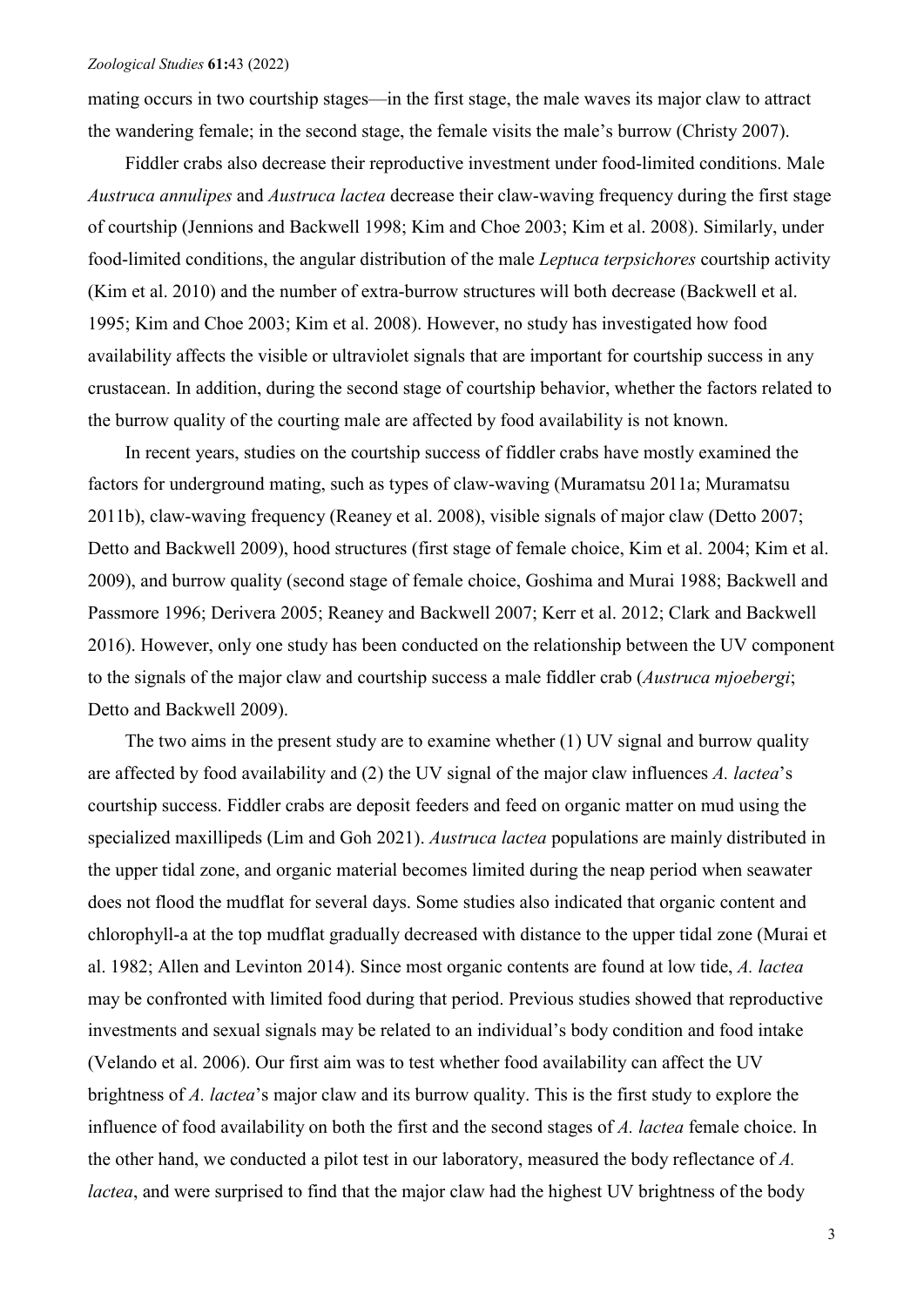parts measured. The waveform trend of UV brightness on the major claw was much higher than those of two fiddler crab species (*Afruca tangeri* and *Austruca mjoebergi*) reported in the literature (Cummings et al. 2008; Detto and Backwell 2009). Therefore, our second aim for this study was to test whether the UV brightness of the major claw correlates to *A. lactea* courtship success.

# **MATERIALS AND METHODS**

# **The effect of food on the structure of male burrow**

We established nine  $100 \times 100$ -cm<sup>2</sup> quadrate plots for the three treatments (food-added, foodlimited, and control) from July to September near Gaomei wetland, Taichung, Taiwan (24°17'52.9"N, 120°32'44.8"E). There was no significant difference in crab density among the three treatments—30.4  $\pm$  3.5 (mean  $\pm$  SD) for males and 23.4  $\pm$  4.2 for females. We buried a mesh net around the quadrate to prevent the crabs from escaping. The mesh was buried 20 cm underground to 20 cm aboveground. In the food-limited treatment, we used the plastic plate to remove the 5 mm of mud and sand on the surface. In the food-added treatment, we scratched the mud surface first before spraying it with 5 g of fish powder (D-50 PLUS, Tropical, EU) and adding 0.5 L sea water onto the quadrate. In the control and food-limited treatment, we sprayed 0.5 L sea water onto the quadrate. The three treatments in the low tide area were conducted during three consecutive tidal cycles for 43 days. At the end of the experiment, we applied a foaming agent (puff dino pu foam, Chung Tai Sing the domestic professional environmental sanitation chemical producer, Taiwan) to prepare the burrow model. The burrow volume, burrow entrance diameter, maximum burrow width, burrow deep and burrow length were recorded.

# **The UV brightness of the male** *A. lactea***'s major claw**

*Austruca lactea* males were captured near Gaomei wetland and immediately placed into 80% iced EtOH to prevent any color change. The reflectance of the major claw (pollex) was measured using a USB4000 spectrometer (USB4000, Ocean Optics, USA) within twenty-four hours, and the highest measurement was recorded. Each claw manus was measured twice, and the average of the two recordings became the reflectance of the claw. Ultraviolet brightness of the claw was defined as the integral area of claw reflectance at 300–400 nm (Kemp et al. 2008).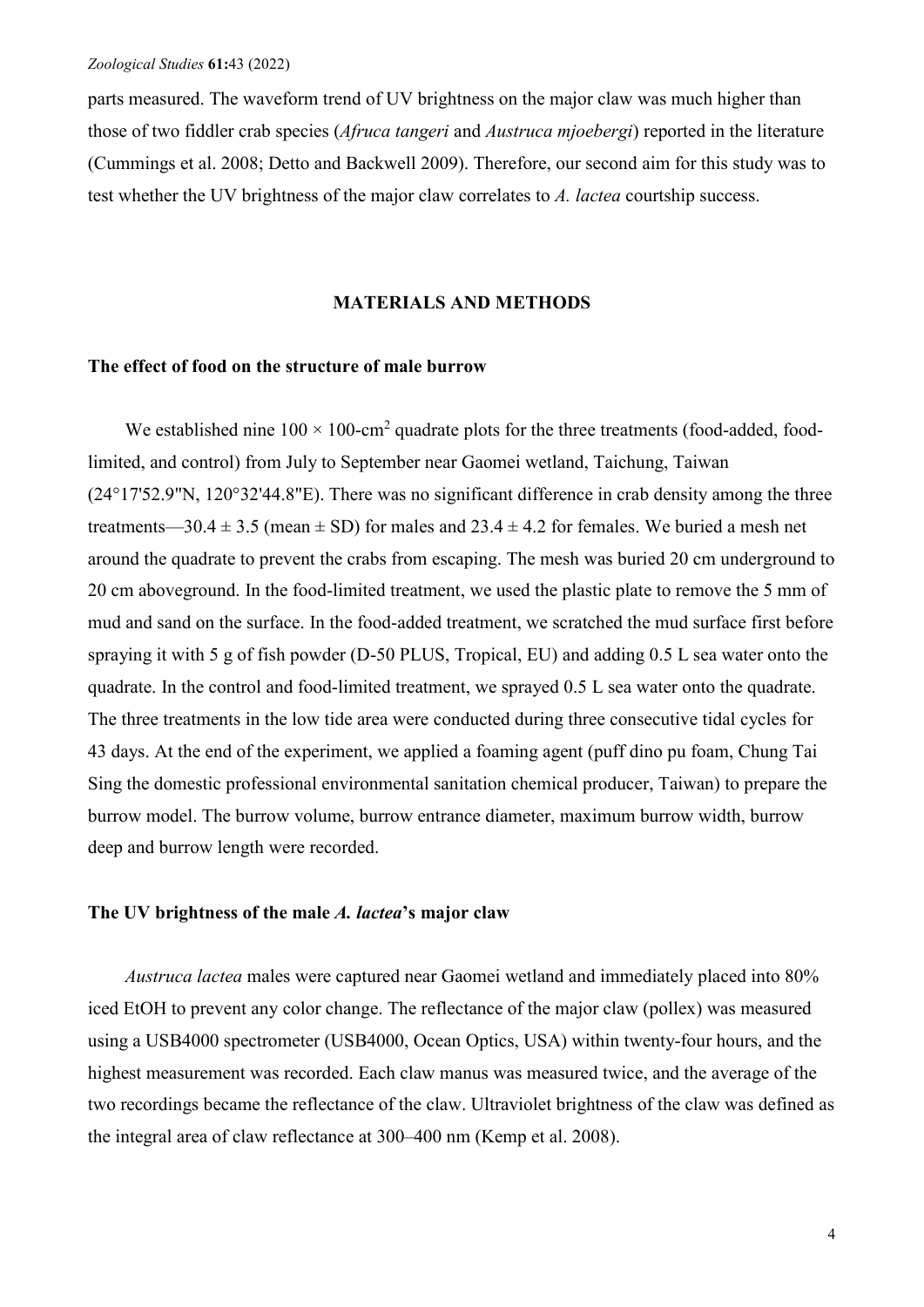The integral equation is as followed. If  $f(x)$  is the continuous function of [a, b] and  $F'(x) =$  $f(x)$ , so we can obtain the total UV area using a general formula:  $\int_a^b f(x)dx = F(b) - F(a)$ . We first substituted the equation for the trend line over a wavelength of 300–400 nm into  $f(x)$ , then integrated  $f(x)$  to get  $F(x)$ . Next, we substituted 300 and 400 into a and b, respectively. Finally, the total UV brightness was obtained as the difference between  $F(400)$  and  $F(300)$ .

### **The organic content among three tidal levels**

The habitat of *A. lactea* was covered by the mangrove, so we changed the study site to an intertidal mudflat with the similar environment in Dadu Estuary, Taichung, Taiwan (24°12'10"N; 120°29'17.8"E). During low tide, three transect lines perpendicular to the waterline were used to collect surface sediment samples at 2–3 mm deep. We collected the samples from three tidal levels including low tidal level (near the waterline), middle tidal level (20 m away the waterline), and high tidal level (40 m away the waterline) in each transect line. In each tidal level we collected 50 g sediment from five locations.

The organic content values were obtained by the high temperature ashing method. The sample were dried in an oven at 60°C and placed to an ashing furnace (500 °C) for 4 hours. The organic content ( $C_0$ ) of the soil samples was  $C_0 = [(W_{60} - W_{500})/(W_{60} - W_p)] \times 100\%$  (Crisp 1984).  $W_{60}$ is the sample weight with container after dried in 60°C oven;  $W_{500}$  is the weight with container after ashing in 500 °C;  $W_p$  is the weight of the container.

# **The effect of food availability on the UV component of the signal**

This experiment was conducted from July to August. Eighteen plastic containers  $(50 \times 50 \times 30$ cm<sup>3</sup>) were set up, each representing one of three food treatments: food-added, food-limited, and control. The containers were buried from 15 cm under to 15 cm above the mudflat surface. To prevent fiddler crabs from escaping the rearing boxes, the rearing box was covered with 1 mm mesh. Furthermore, all crabs were removed after setting up the rearing boxes, and 15 or 20 *A. lactea* male crabs were placed into rearing boxes after one week of recovery.

Field work was conducted daily 1 hour before low tide. Two-mm surface soil was removed by scraping with a plastic plate for the food-limited treatment. For the food-added treatment, we scratched but did not remove the surface soil with a plastic plate, then added 5 grams dry shrimps (Tropical, Poland) and 5 grams fish food (Haifeng, Taiwan). Lastly, for the control treatment we scratched but did not remove the surface soil. After keeping the *A. lactea* males for three weeks in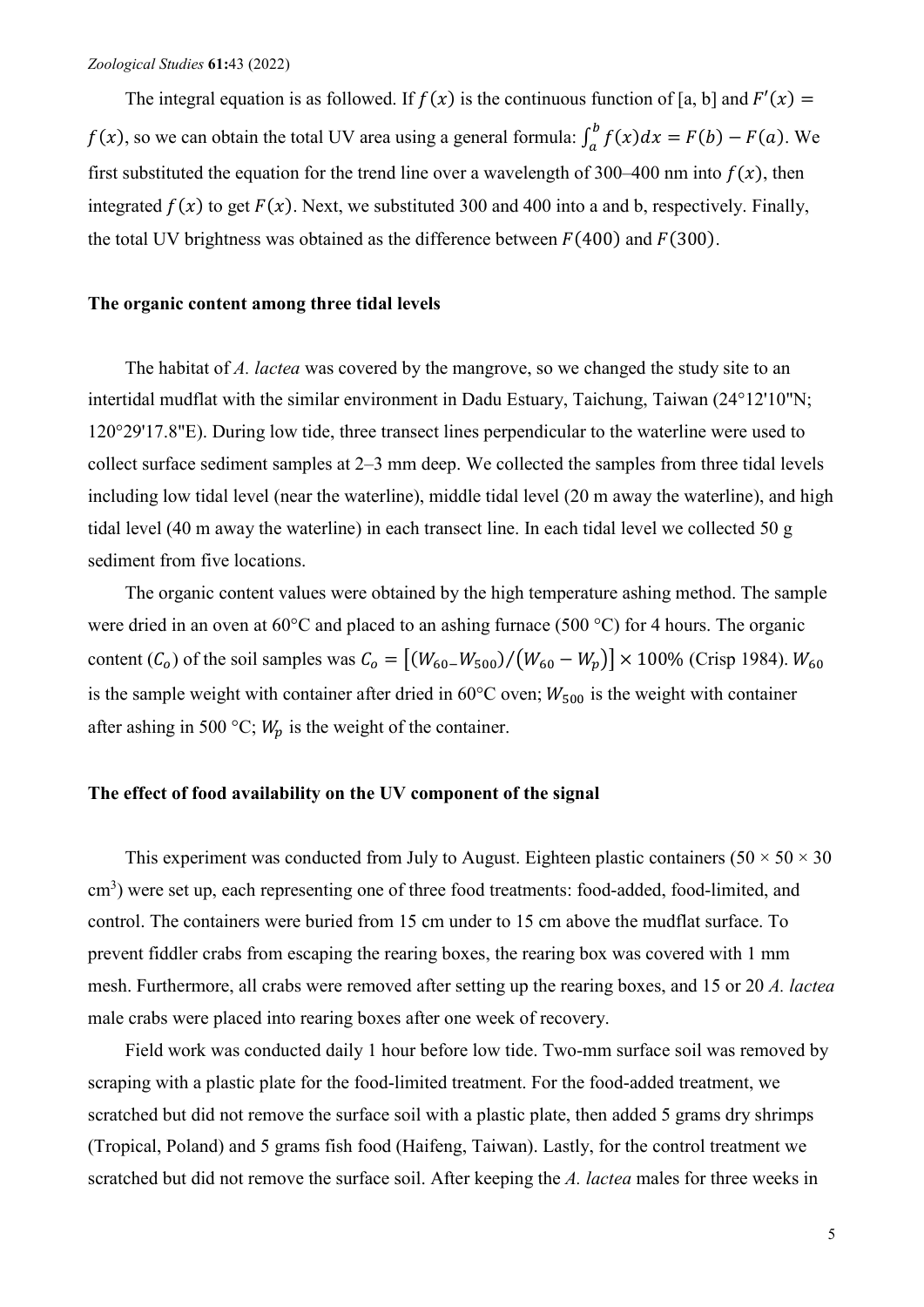the enclosures, we brought them back to the laboratory and measured their UV brightness. We used a USB4000 spectrometer to measure the UV reflectance of male *A. lactea*. Four parts of the major claw were measured with a spectrometer: the front end of the dactyl, middle of the dactyl, front end of the pollex, and middle of the pollex [\(Fig. 1\)](#page-5-0). We applied a definite integral and obtained the area with a UV brightness wavelength of 300–400 nm.



<span id="page-5-0"></span>**Fig. 1.** Four parts of the major claw were measured by a spectrometer: 1-front end of the dactyl, 2 middle of the dactyl, 3-front end of the pollex, and 4-middle of the pollex.

# **How the UV component of the signal affects courtship success**

Our preliminary test indicated that the sunscreen we were using (UV perfect spray sunscreen, Biore, Japan) effectively inhibited the reflectance of UV components with a wavelength of 300–400 nm (Fig. S1). The brightness of visible light changed slightly with this sunscreen treatment. Therefore, we collected 50 crabs to test how sunscreen affects the brightness of the major claw in the sensitive visible light component of the signals (wavelengths 510–540 nm; Horch et al. 2002). The brightness was  $1973.18 \pm 303.07$  before sunscreen was applied and  $2050.20 \pm 516.94$  after it was applied, a change that was not significant (paired sample *t*-test,  $t = 1.09$ ,  $p = 0.28$ ,  $n = 50$ ).

Field work was conducted daily 1 hour before the low tide in the Dadu Estuary wetland. We used binoculars to search for two nearby resident male crabs with similar carapace widths that were simultaneously displaying courtship (lateral-circular) waving toward the same female. Both males were caught carefully without destroying their burrows and placed in a plastic container before measuring their carapace width and claw length with a vernier caliper (CD-6 PSX, Mitutoyo, Japan). The  $50 \times 50 \times 10$  cm<sup>3</sup> wooden plots were placed around the center of the two males' burrows. The maximum side length of the plot was less than 50 cm to ensure the male crabs could meet the female (Booksmythe et al. 2008). The outside burrow structure ("hoods"), of the two crabs were removed to avoid the possible effects of sensory traps (Christy et al. 1995). The burrows of all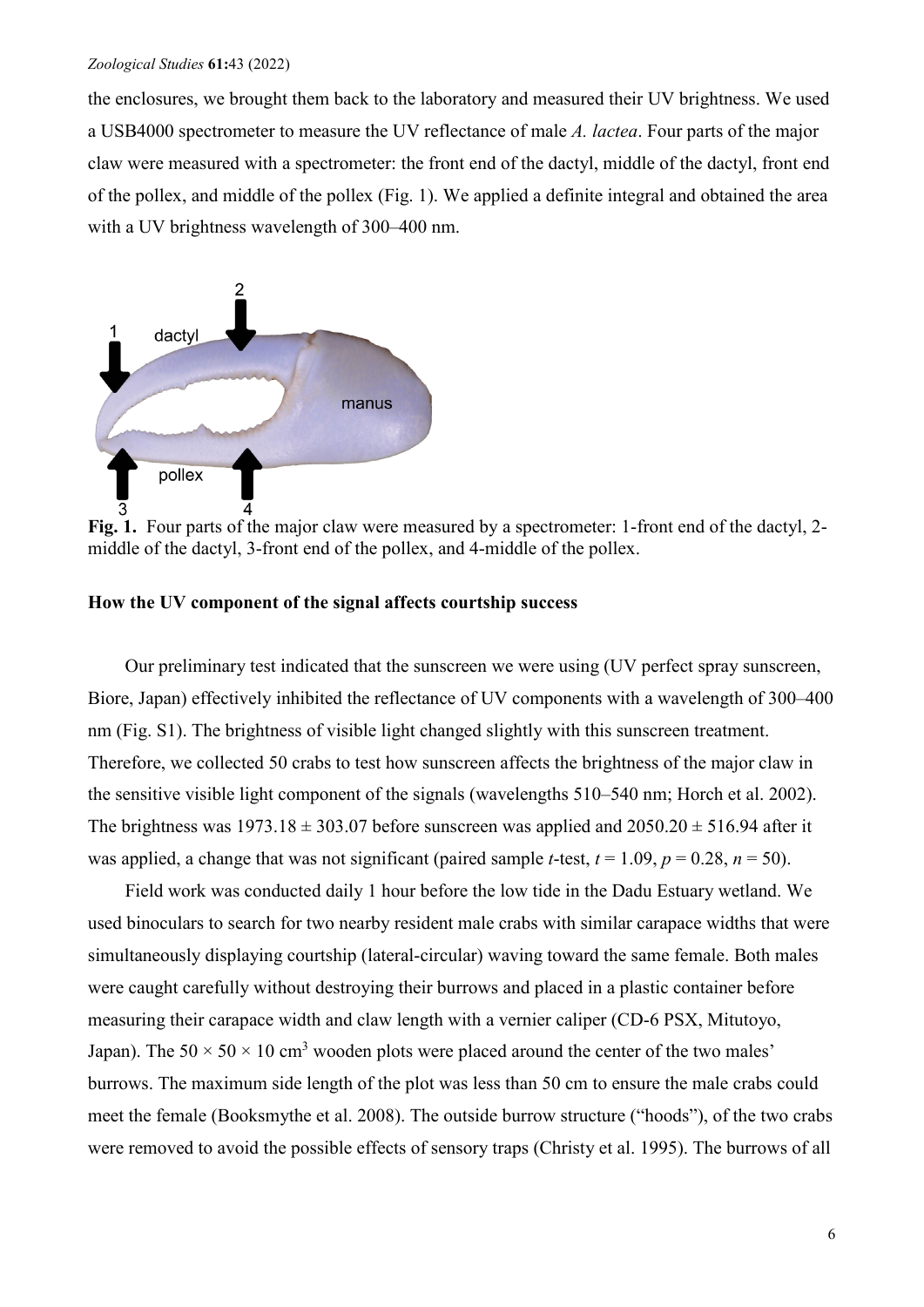the surrounding crabs except the two courting males inside the plot were removed to avoid interference during the study period.

The two males were treated with different sunscreen treatments. The major claw of one male crab was sprayed with sunscreen to block the UV component to the signals, while the other male crab was treated with sunscreen on the carapace to prevent the artificial product effect. After applying sunscreen treatment for 10 minutes, the two crabs were returned to their burrows for at least 10 minutes to recover. Crabs change their body color—especially the carapace—under stressful conditions (Takeshita 2019). Their bodies returned to their previous color during the recovery time. The wandering and reproductively mature females with a carapace width over 7 millimeters (Severinghaus and Lin 1990; Yamaguchi 2001) were collected and released equidistant from the burrows of the two male crabs.

We recorded the fiddler crab courtship behaviors for 15 minutes with a camera (HDR-XR350, Sony, Japan). It was reported that *A. lactea* courtship lasts an average of 10 minutes before underground mating occurs, and our 15 minutes of recording were sufficient to capture the courtship of fiddler crabs (Goshima and Murai 1988; Yamaguchi 2001). We recorded four courtship parameters: 1) courtship success of the males (in bouts), 2) time needed for successful courtship (in seconds), 3) male claw-waving frequencies (in times per second) and 4) distance between male and female crabs (in cm).

A successful courtship event in *A. lactea* was defined as a male crab performing the lateralcircular waving to attract a female crab, and the female either approaching the courting male (Detto 2007; Detto and Backwell 2009) or reaching the burrow of the male (Kim et al. 2007; Kim et al. 2009; Zhu et al. 2012). A courtship event was considered to have failed when the female ignored the courtship waving signals from the males. Three kinds of male courtship waving events were recorded: 1) only the male without sunscreen exhibiting courtship waving behavior, 2) only the male with sunscreen exhibiting courtship waving behavior, and 3) both males exhibited courtship waving behavior. The following events were considered invalid and not recorded: both males staying inside their own burrows for the entire recording period, neither male waving to the female crab, the female crab hiding in her burrow for the entire recording period, or the female crab moving away from the plot.

The successful courtship time in this study was defined as the time needed for a male crab to perform the lateral-circular waving toward a particular female crab until the female reached that male's burrow. Claw-waving frequency was defined as the number of waves per second during the courting period. Lastly, the distance between males and the female was the shortest distance at which the male crab started the lateral-circular waving to court the female.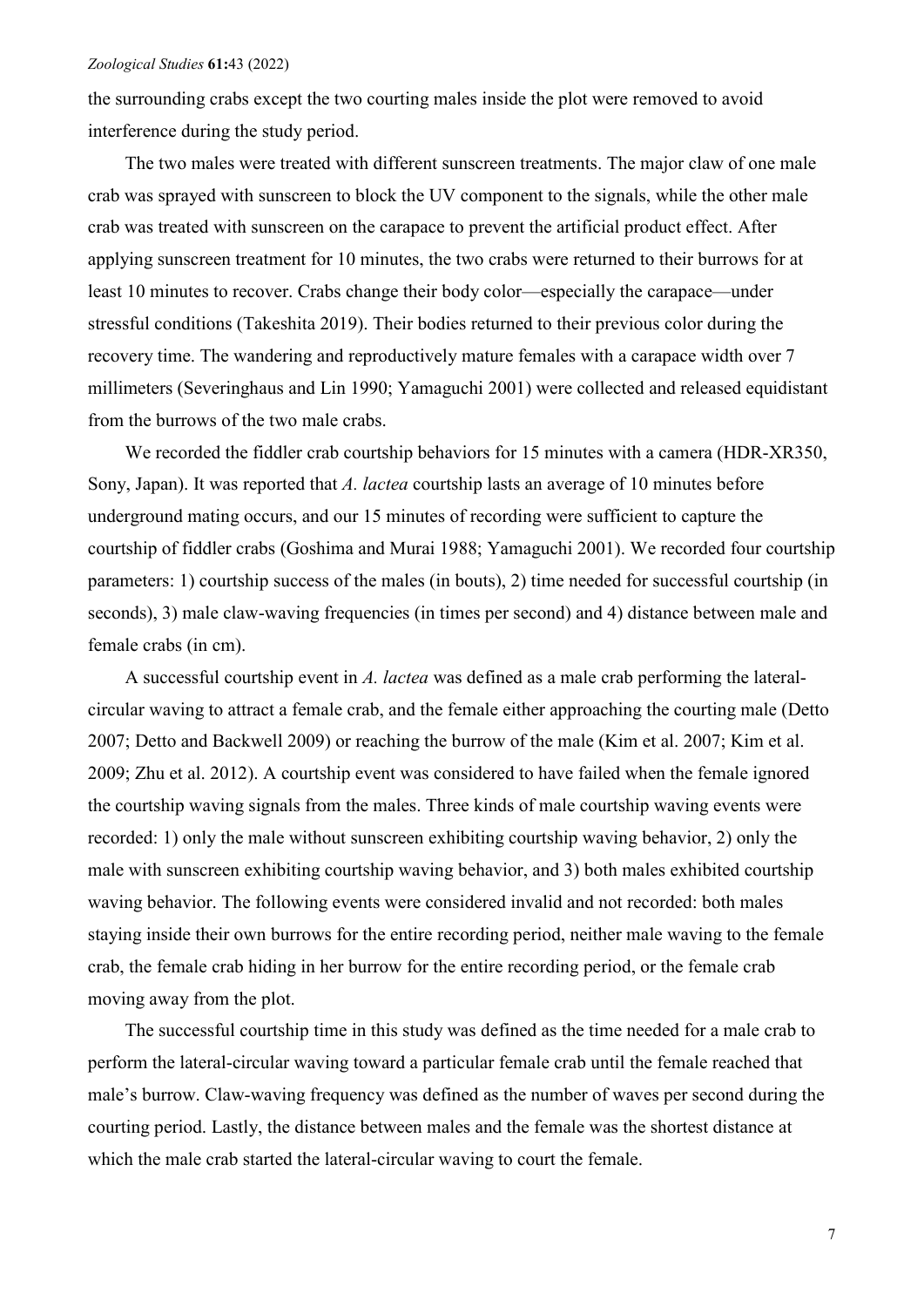# **Statistical analysis**

The Kruskal-Wallis test was used to compare the differences in burrow characters among the three food treatments. The data on UV brightness were normally distributed, but the variance was unequal across treatments. Therefore, analysis of variance (Welch) was used to analyze the UV brightness among three food treatments and Dunnett post hoc test was used to compare the differences among the three treatments. Kernel density estimation was used to compare the distribution of UV brightness among the three treatments. Under the probability density function, the total area of each treatment within the curve was 1. Hence, we compared the area of overlap within the curve to analyze the distribution of UV brightness between two treatments. If the area of 95% confidence interval did not overlap with the curve of kernel density between two treatments completely, then the distribution of UV brightness between the two treatments was different. Logistic regression analysis was used to examine the factors that might affect the courtship success, including application of sunscreen onto the major claw of male crabs, male carapace width, major claw length of the male crabs, distance between male and female crabs, and male claw-waving frequencies.

The *Chi*-square test of independence was used to analyze the sunscreen effect on courtship successfulness in only one male courting event. The *Chi*-square goodness of fit test was used to analyze the sunscreen effect on courtship success in both males courting simultaneously. The time needed for successful courtship was not a normal distribution, and the Kruskal-Wallis test was used for further analysis, and the Dunn post hoc test was used to compare the differences among the three food treatments.

#### **RESULTS**

# **The effect of food on the structure of male burrows**

The males in the food-added treatment had the largest burrow volumes (Kruskal-Wallis test, *Chi*-square = 15.1,  $d.f. = 2$ ,  $p < 0.01$ ; food addition:  $81.9 \pm 31.7$  ml, food limited:  $41.3 \pm 16.2$  ml, control:  $56.9 \pm 19.4$  ml) and maximum diameters (Kruskal-Wallis test, *Chi*-square = 9.2, *d.f.* = 2, *p*  $\leq 0.01$ ; food addition:  $3.6 \pm 0.8$  cm, food limited:  $2.9 \pm 0.8$  cm, control:  $2.9 \pm 0.5$  cm). Under both food-added and control treatments, males had significantly greater burrows depths (Kruskal-Wallis test, *Chi*-square = 11.79,  $d.f. = 2$ ,  $p < 0.01$ ; food addition:  $23.0 \pm 5.8$  cm, food limited:  $16.3 \pm 5.2$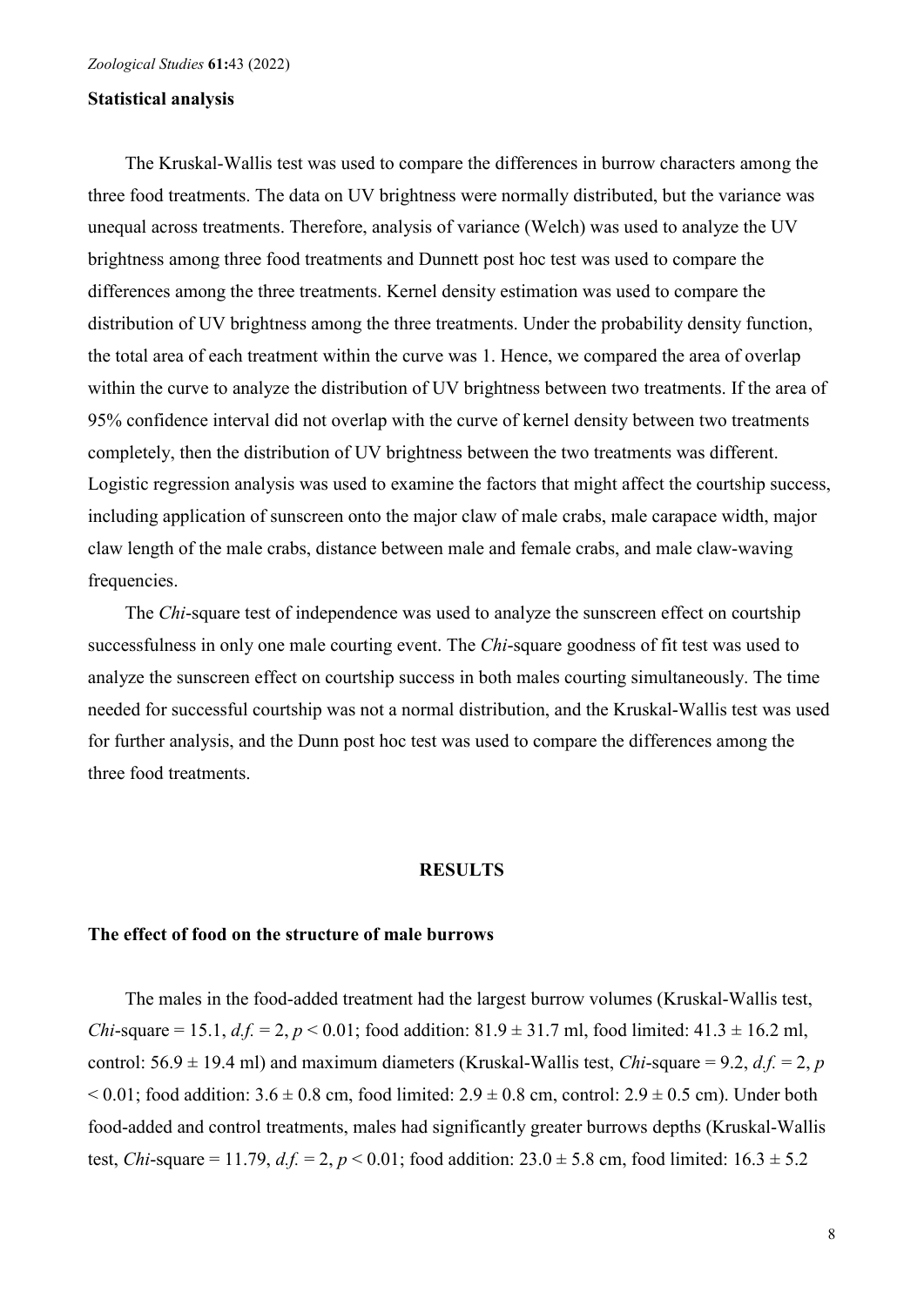cm, control:  $23.0 \pm 2.8$  cm) and burrow lengths (Kruskal-Wallis test, *Chi*-square = 10.37, *d.f.* = 2, *p*  $\leq 0.01$ : food addition: 28.1  $\pm$  6.6 cm, food limited: 21.3  $\pm$  4.9 cm, control: 27.0  $\pm$  2.7 cm).

The food availability changed the diameters of the females' burrow entrance. The food-limited females had smaller diameters than those from the other treatments (Kruskal-Wallis test, *Chi*-square  $= 7.34$ ,  $d.f. = 2$ ,  $p = 0.03$ ; food addition:  $1.1 \pm 0.1$  cm, food limited:  $0.9 \pm 0.1$  cm, control:  $1.0 \pm 0.1$ cm). Food availability did not, however, affect females' burrow volumes (Kruskal-Wallis test, *Chi*square = 1.25,  $d.f. = 2$ ,  $p = 0.53$ ), depth (Kruskal-Wallis test, *Chi*-square = 0.64,  $d.f. = 2$ ,  $p = 0.73$ ), lengths (Kruskal-Wallis test, *Chi*-square = 0.76,  $d.f. = 2$ ,  $p = 0.68$ ), or maximum diameters (Kruskal-Wallis test, *Chi*-square = 0.007,  $d.f. = 2$ ,  $p = 0.99$ ).

# **Organic content among the three tidal levels**

The organic content at the surface of the mudflat significantly decreased with distance to the upper tidal zone. The organic content was highest at the low tide level  $(34.28 \pm 1.25 \text{ mg/g})$ , followed by the middle  $(23.03 \pm 0.84 \text{ mg/g})$  and high tide levels  $(21.84 \pm 0.65 \text{ mg/g})$  [\(Table 1\)](#page-8-0).

<span id="page-8-0"></span>**Table 1.** Organic content in the top mudflat among the three different distances to the water line (*n*  $= 5$ ).

| Distance to the water line     | Organic content of soil $(mg/g)$ |
|--------------------------------|----------------------------------|
| $0 \text{ m}$ (low tide level) | $34.28 \pm 1.25$                 |
| 20 m (middle tide level)       | $23.03 \pm 0.84$                 |
| 40 m (high tide level)         | $21.84 \pm 0.65$                 |

### **UV brightness of the major claw of male** *A. lactea*

We collected 96 males and obtained the UV brightness of the major claw of *A. lactea*. The UV brightness was not correlated with carapace width [\(Fig. 2\)](#page-9-0), an indication that its UV brightness is influenced by other factors.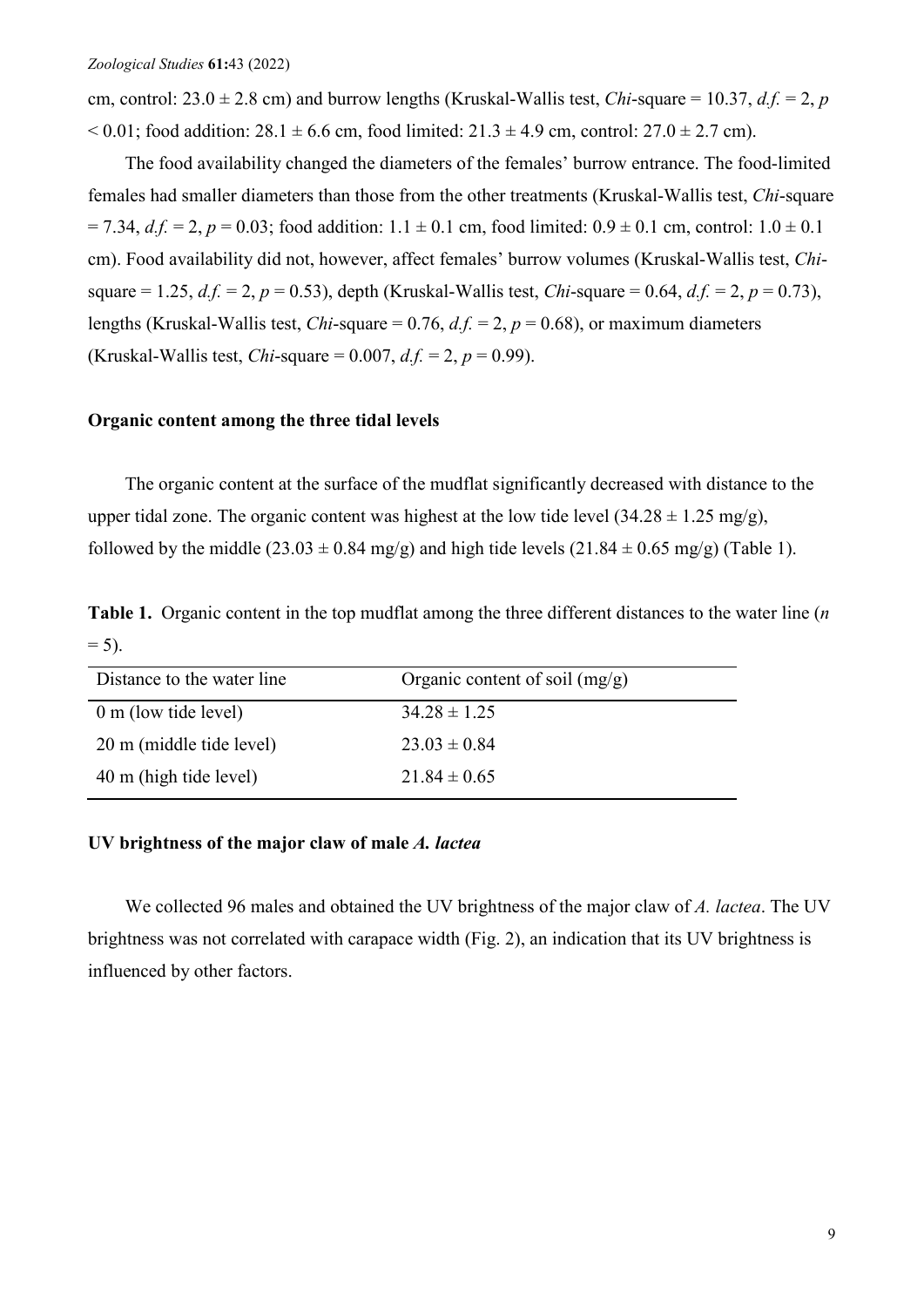

<span id="page-9-0"></span>**Fig. 2.** The UV brightness on the major claw of *A. lactea*. The UV brightness in *A. lactea* has no correlation with carapace width  $(n = 101)$ .

### **The effect of food availability on the UV brightness of the major claw**

After male crabs were maintained in the enclosure for three weeks, the UV brightness of male *A. lactea* was almost—but not—statistically different among the three food treatments (Analysis of variance (Welch),  $F_{2,164} = 2.76$ ,  $p = 0.07$ ,  $n = 167$ ) [\(Fig. 3\)](#page-9-1). However, UV brightness tended to be higher in the food-added treatment than the control one, and UV brightness in the control treatment was higher than in the food-limited one.



<span id="page-9-1"></span>**Fig. 3.** The UV brightness on the major claw of male *A. lactea* among the three food treatments (food-added, food-limited, and control).

The kernel density estimation that showed the distributions of UV brightness on the major claw between food-added and food-limited treatments were significantly different, and the 95%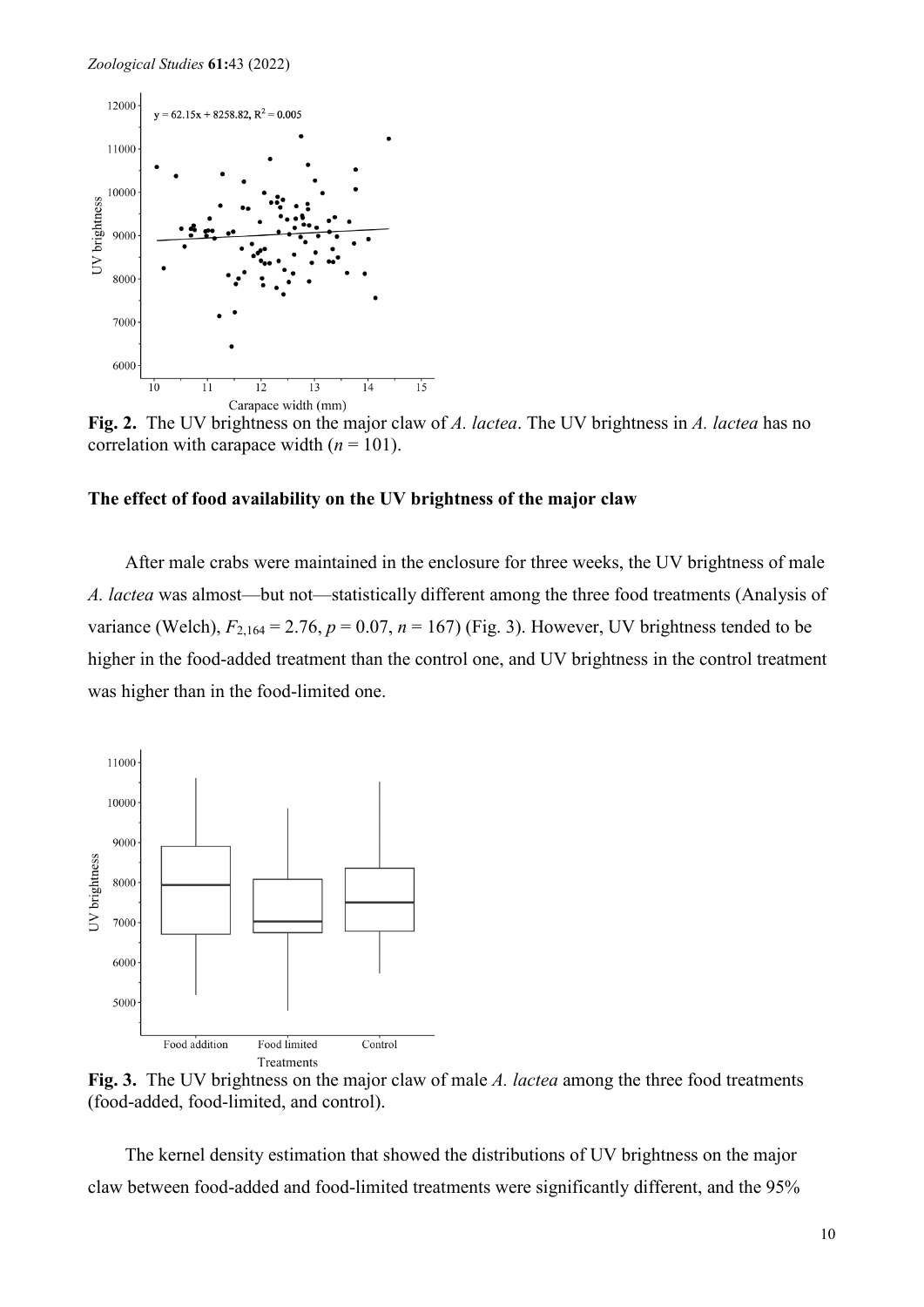confidence interval between the two treatments did not overlap completely (Kernel density analysis,  $p = 0.01$ ,  $n = 104$ ) [\(Fig. 4A](#page-10-0)).

The probability density was concentrated at 7000 UV brightness in food-limited treatments, and 7000 and 9000 UV brightness in the food-added treatment [\(Fig. 4A](#page-10-0)). There was a clear bimodal distribution in food-added treatment. The distribution of UV brightness on the major claw was also significantly different between the food-added and control treatments, and the 95% confidence interval between the two treatments did not completely overlap with the curve of kernel density (Kernel density analysis,  $p = 0.05$ ,  $n = 115$ ) [\(Fig. 4B](#page-10-0)). The distribution of UV brightness on the major claw between the control and food-limited treatments was not significantly different, and the 95% confidence interval between the two treatments completely overlapped with the curve of kernel density (Kernel density analysis,  $p = 0.53$ ,  $n = 115$ ) [\(Fig. 4C](#page-10-0)).



<span id="page-10-0"></span>**Fig. 4.** Distribution of UV brightness on the major claw between two treatments. A, The distribution of UV brightness between food-added and food-limited treatments; B, between foodadded and control treatments; C, between control and food-limited treatments. The gray area shows the overlap of the 95% confident interval between two treatments.

# **The effects of the UV component of signal on courtship success**

We recorded 100 videos, including 62 valid videos with at least one successful courtship event. Among the factors recorded to test the courtship success of the fiddler crabs, the most important was the sunscreen treatment, which blocked the UV signal of the major claw (Logistic regression analysis, Wald-statistic = -2.163, *p* < 0.05, *n* = 125) [\(Table 2\)](#page-10-1).

| Coefficient           | Estimation | Std. err. | Wald-statistic | $p$ -value |
|-----------------------|------------|-----------|----------------|------------|
| Intercept             | $-0.339$   | 1.876     | $-0.180$       | 0.857      |
| Sunscreen             | $-0.968$   | 0.448     | $-2.163$       | $0.031*$   |
| Carapace width        | 0.028      | 0.063     | 0.443          | 0.658      |
| Distance              | $-0.050$   | 0.032     | $-1.578$       | 0.115      |
| Claw-waving frequency | 0.223      | 1.178     | 0.189          | 0.850      |

<span id="page-10-1"></span>**Table 2.** Factors affecting the courtship success of fiddler crabs

**\***indicates *P* value < 0.05 based on logistic regression analysis.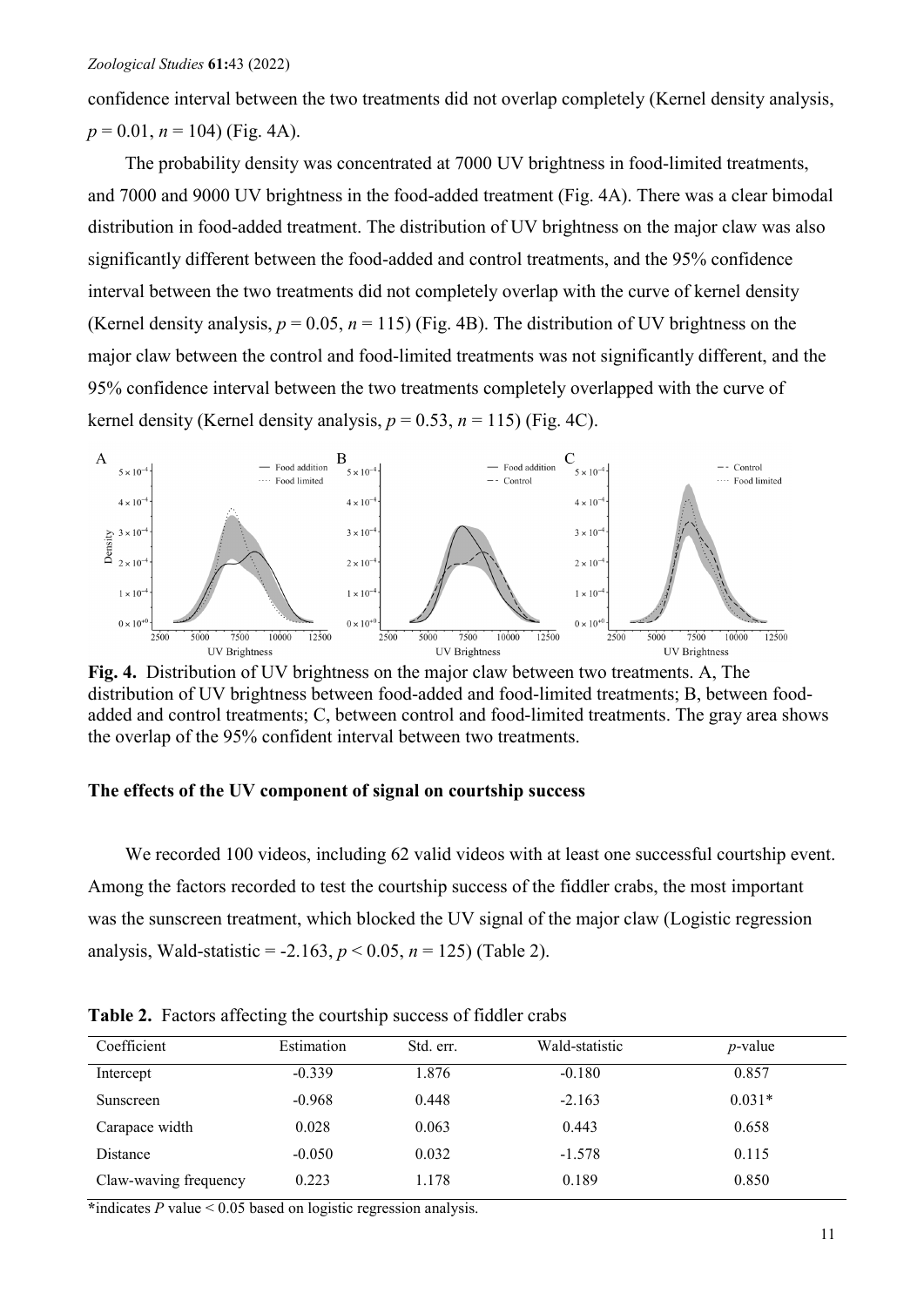From the two only one male court events, we found the courtship success was not influenced by the UV signal on the major claw [\(Fig. 5A](#page-11-0); *Chi*-square test,  $\chi^2 = 0.28$ , *d.f.* = 1, *p* = 0.59). The successful percentage was similar between the male with (50.31%) and without (55.22%) sunscreen treatments. However, the time needed for successful courtship was shorter in the male with sunscreen (Kruskal-Wallis test,  $\chi^2 = 4.5$ ,  $d.f. = 1$ ,  $p = 0.03$ ).

When both males exhibited the courtship behavior, the percentage of courtships that were a success was 51.61%, similar to that of one male court events. However, the males without the sunscreen treatment on the major claw successfully mated 2.2 times more than the UV-blocked males [\(Fig. 5B](#page-11-0); *Chi*-square test,  $\chi^2 = 0.28$ ,  $d.f. = 1$ ,  $p = 0.59$ ). The time needed for successful courtship was longer than the two events in which only one male was courting [\(Fig. 6;](#page-12-0) Kruskal-Wallis test,  $\chi^2 = 19.38$ ,  $d.f. = 2$ ,  $p < 0.01$ ).



<span id="page-11-0"></span>**Fig. 5.** Courtship results of the three events presented as pie chart with percentages. A, only one male courting; B, two males courting simultaneously. The filled color represents the results of the courtships.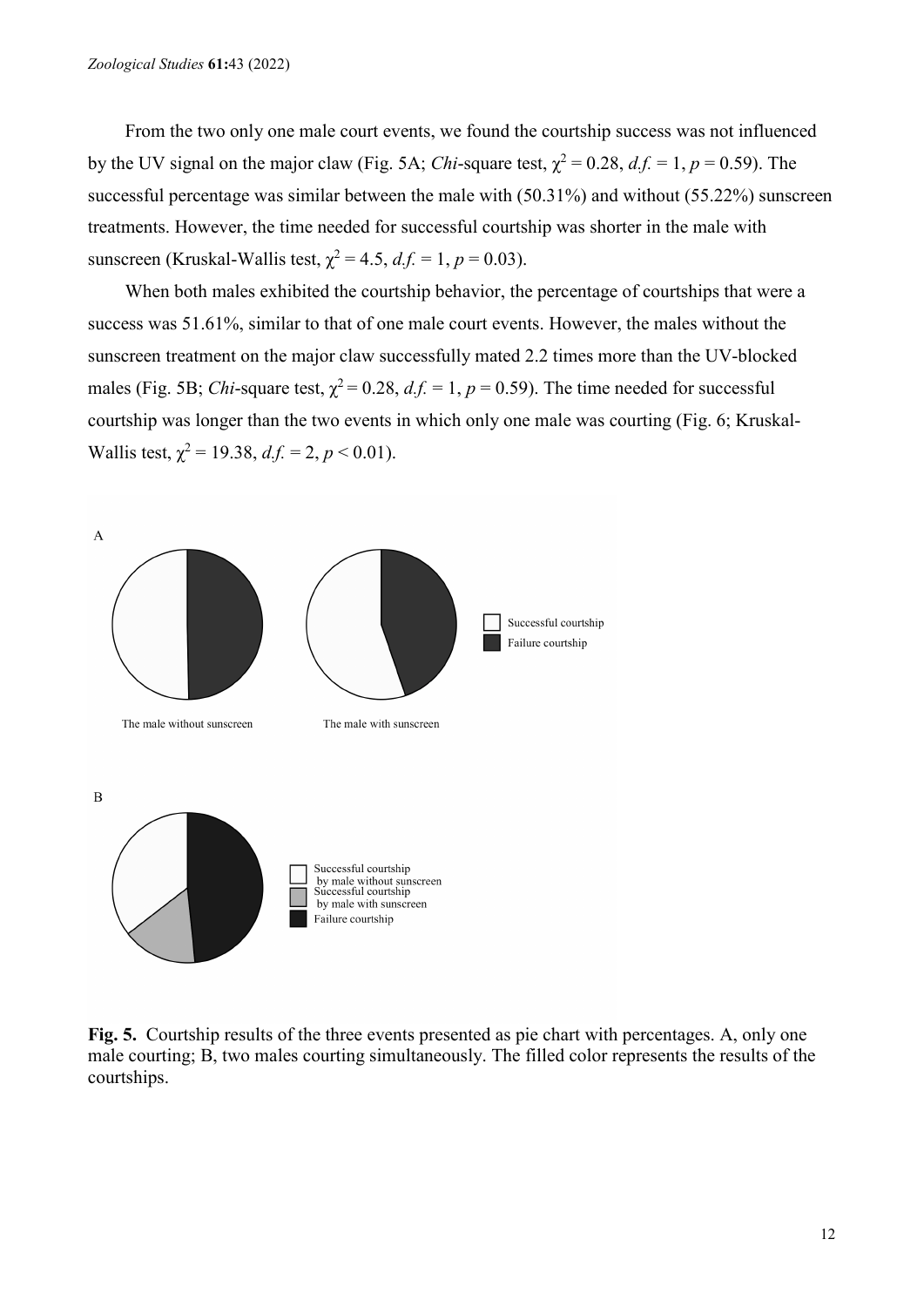

<span id="page-12-0"></span>**Fig. 6.** The time needed for successful courtship among the three courtship events. The time usage was significantly different among events (Kruskal-Wallis test,  $\gamma^2 = 19.38$ ,  $d.f. = 2$ ,  $p < 0.001$ ,  $n =$ 133). The text in the plot shows the Dunn post hoc test results.

#### **DISCUSSION**

### **The role of visual signals among different species**

Visual signals play different roles among species, including in species recognition (Takeda 2006; Secondi and Théry 2014), in fighting ability (Stapley and Whiting 2006), and as an indicator of good gene quality (Szigeti et al. 2007; Henderson et al. 2013) and body condition (Torres and Velando 2003; Velando et al. 2006; Kemp and Rutowski 2007; the present study). Two newt species—*Lissotriton vulgaris* and *Lissotriton helveticus*—can recognize each other by their body UV signals during courtship (Secondi and Théry 2014). Visual signals on the *Platysaurus broadleyi*  throat is an indication of its fighting ability. One male lizard with a low UV brightness on its throat will cause other male lizards to launch a fierce attack (Stapley and Whiting 2006). Females of the lizards *Lacerta agilis* and *Cnemidophorus ocellifer* also prefer males with higher UV brightness on their throats (Olsson et al. 2011; Lisboa et al. 2017). Visual signals can also be an indicator of good gene quality. Females of two tit species—*Parus caeruleus* and *Cyanistes caeruleus—*have a UV component to the signals on their crowns, and their egg size (fitness of offspring) is positively related to the UV brightness of the crown (Szigeti et al. 2007; Henderson et al. 2013). Lastly, visual signals can be an indicator of body condition. Foot color of the male blue-footed booby *Sula nebouxii* varies with body condition, and females prefer males with bright green feet during courtship (Torres and Velando 2003; Velando et al. 2006). The butterfly *Colias eurytheme* has a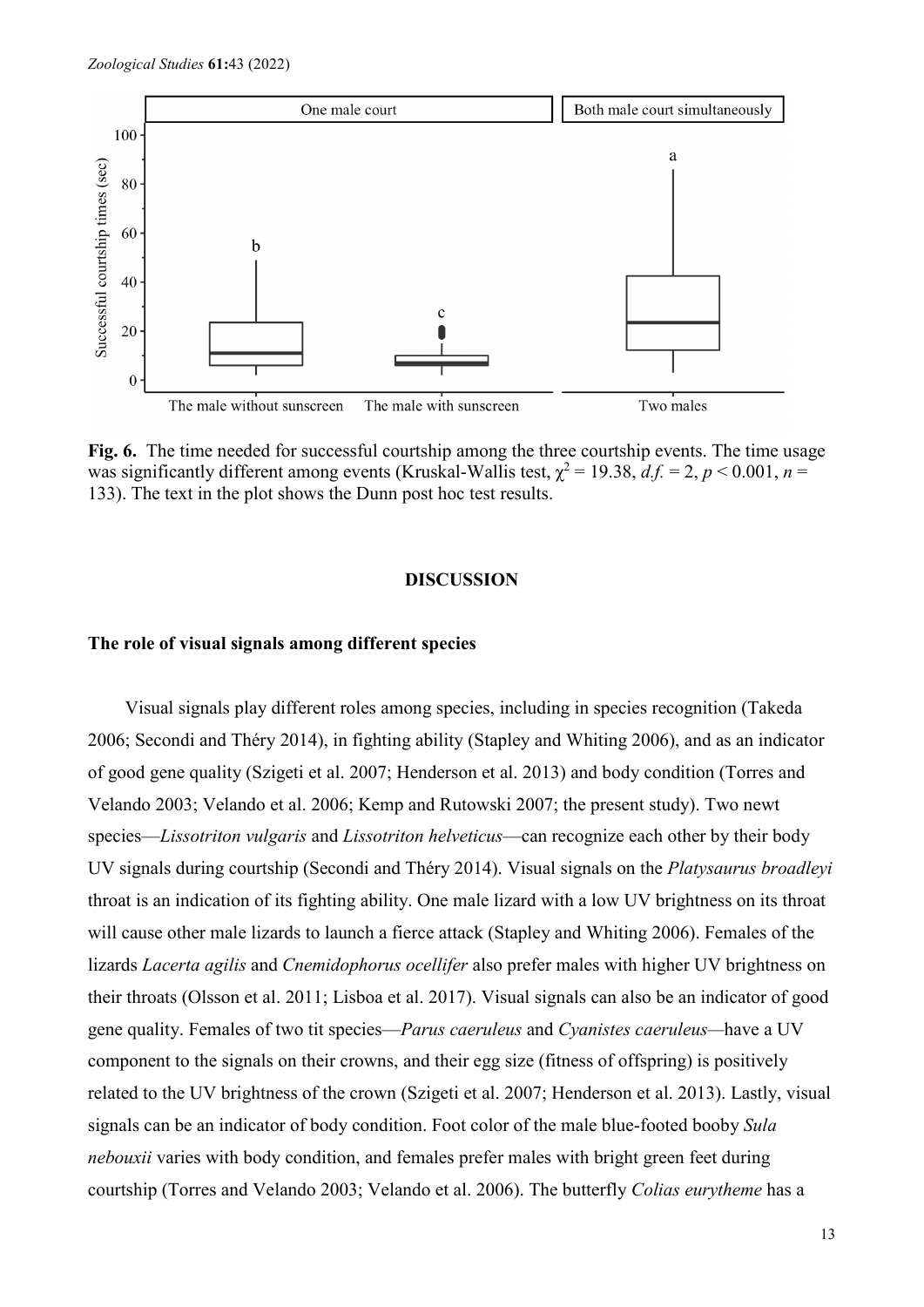UV component to the signals on its wings, and the brightness of that UV indicates its body condition (Kemp and Rutowski 2007). In many cases, the color recognition ability makes animals identify conspecifics, choose mates, and avoid fight through the color pattern variation. And the UV brightness is related to the mating success. Both of them are important visual signals.

In the study of fiddler crabs, Crane (1975) found there are conspicuous coloration. The coloration is important for interspecific and intraspecific recognition and mate attraction (Detto et al. 2006; Detto 2007; Takeda 2006; Dyson et al 2020). Detto and his colleges (2006) found *Tubuca capricornis* could recognize neighbors by the carapace color pattern and female *Austruca mjoebergi* was attracted not only by male *A. mjoebergi* painted with yellow color, its original claw color, but also by the other species, *Tubuca signata*, painted with yellow paint. In the white-based color fiddler crab, *Austruca perplexa*, Takeda (2006) found females prefer males with white body color. On the other hand, the UV signal is important in mate selection, females have preference for males with UV reflectance on its large claw. It was also reported on *A. mjoebergi* (Detto and Backwell 2009) and *Leptuca leptodactyla* (Silva et al. 2021). As for *A. lactea*, Takeshita (2019) found the coloration of carapace and claw may have different function. He found the carapace color would change when under the stressful condition or when the season changed but the claw is always lighter than the carapace. Thus, it is suggested that the function of carapace color is related to thermoregulation and/or camouflage, while the claw color is for courtship. In the present study, we also found females of *A. lactea* prefer males with UV signal during courtship [\(Fig. 5\)](#page-11-0). In addition, the UV signal on the male's major claw is influenced by food availability [\(Fig. 4\)](#page-10-0). A male *A. lactea* with a good nutritional status will have a high UV brightness. On the other hand, when there is only one male, regardless of whether or not it has a UV signal, that male can still successfully attract females. Hence, the UV signal on the *A. lactea* major claw is not used for species recognition, but as an important indicator of male body condition.

### **High-quality food may increase male burrow quality**

With regard to mating success, the male fiddler crab needs to perform a series of costly behaviors, such as waving claw, constructing its hood, and enlarging its burrow. The female fiddler crab will choose the male with the highest quality performance. Backwell and Passmore (1996) found that female *Austruca annulipes* choose males based on burrow quality. A higher quality burrow includes larger burrow volume, higher maximum burrow width, and higher burrow minimum width. Similarly, Goshima and Murai (1988) reported that the burrow volume of *A. lactea*  is larger for underground mating. After mating underground, male *A. lactea* leaves his burrow and the female stays until she leaves to release her larvae. Fiddler crabs exhibit food storage behavior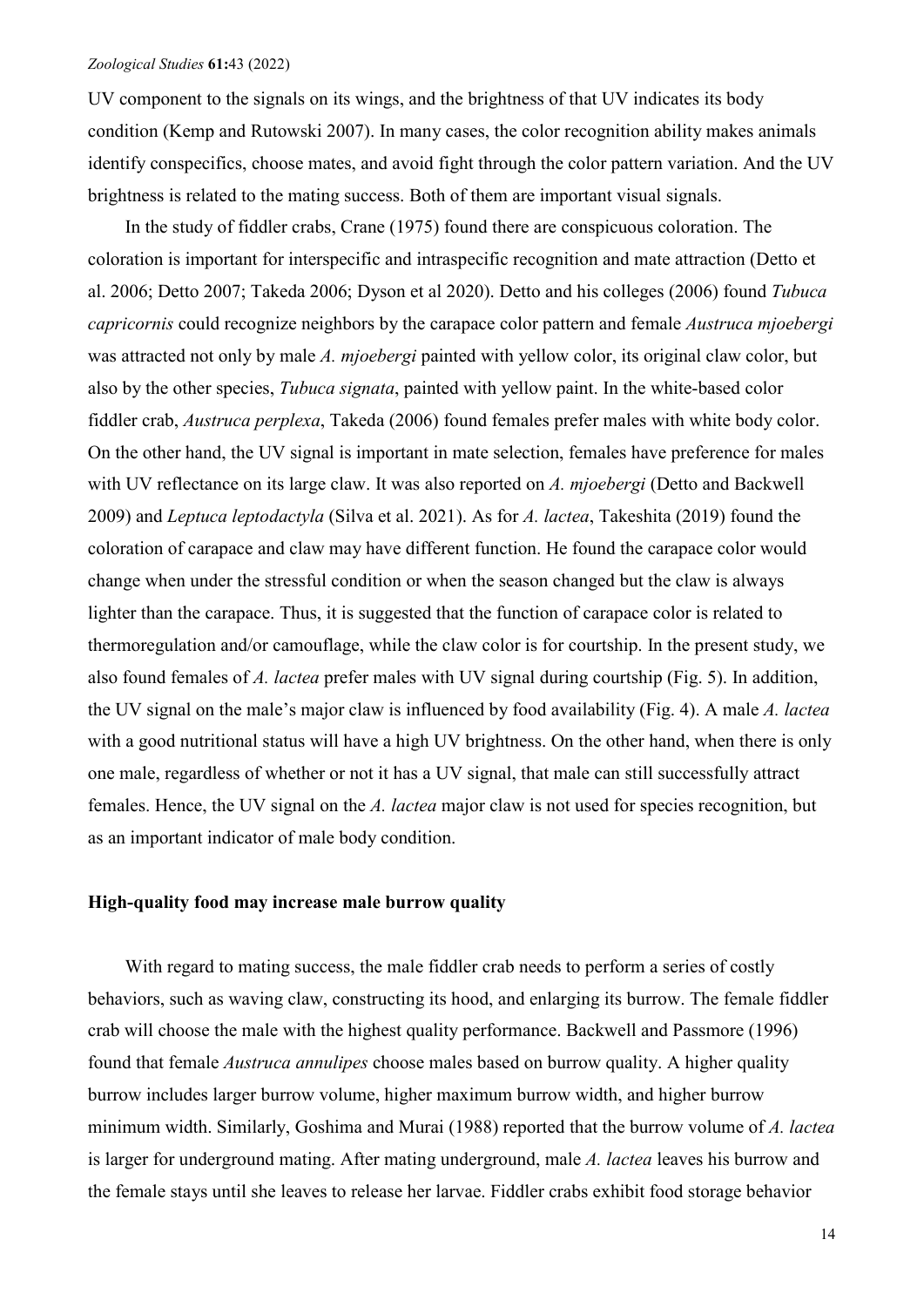(Kim 2010). This was also found in *A. lactea* in our pre-test. It is likely that larger burrows store more food for consumption during the female incubation period. In this study, we found that the burrow volumes of males in the food-added treatment were two-fold larger than those from the food-limited treatment. This implies that, with more energy, males can perform costly behaviors and gain more opportunities for mating success.

#### *Austruca lactea* **males may wander to the edge of the stream for food**

*Austruca lactea* males with a good nutritional status have a high UV brightness on their major claw [\(Fig. 4\)](#page-10-0). This begs the question of how *A. lactea* males obtain high quality resources in their environment. During our field experiment, we found that males moved to the edge of water line to forage. Our results also indicate that organic content decreases with distance to the upper tidal zone, and the highest organic content was found at the low tide level. Hence, we propose that *A. lactea* males' wandering to the edge of the stream may be related to a high quality diet. Some previous studies also support this statement. Takeda (2003) mentioned that *A. perplexa* males abandon their burrows at the high tide and wander to the low tide level to forage. Murai *et al.* examined the wandering behavior of *A. lactea* males and found a correlation between body size and the likelihood of wandering along the edge of the waterline during low tide. They also indicated that the water's edge has more organic particles than the mudflat around *A. lactea* burrows (Murai et al. 1982). In addition, chlorophyll-a gradually decreased with distance to the low tidal zone (Allen and Levinton 2014). Thus, male *A. lactea* maybe obtain high quality resources by wandering to the water's edge during low tide.

### **CONCLUSIONS**

In summary, our study shows that food availability affects courtship investment in *A. lactea* in terms of both the male's behavior and its physical status. The visual signal of the male fiddler crab's major claw acts as an important indicator of body condition. Males with higher UV reflection on their major claw wave more and have higher burrow quality; they are thus more attractive to females and have high reproductive success. However, the effect of a loss in UV signal remains unknown. Further studies should focus on reproductive success in this species without the UV signal.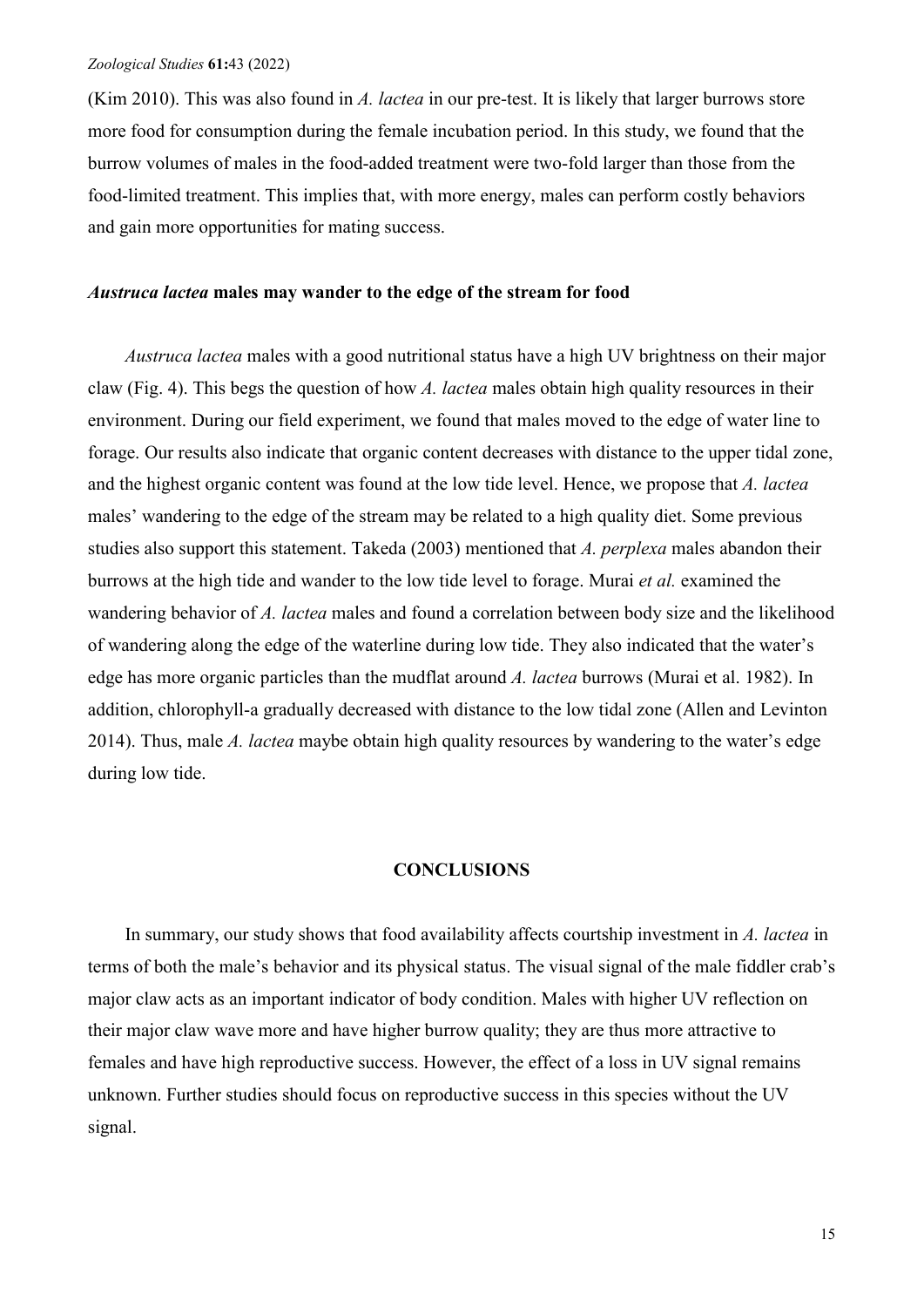**Acknowledgments:** We thank the Forest Bureau, Council of Agriculture, Executive Yuan, Taiwan (grant number: 106-8.2--03(1) and 107-8.1--38(1)) for providing financial support; Professor I-Min Tso for providing the assistances of UV signal measurement; Ren-Chung Cheng for the vision ecology advice; and Kuang-Yu Tseng for the statistical analyses. Statements and Declarations: Funding (information that explains whether and by whom the research was supported): This study was supported by the Forest Bureau, Council of Agriculture, Executive Yuan, Taiwan (grant number: 106-8.2--03(1) and 107-8.1--38(1)).

**Authors' contributions:** All authors contributed to the study's conception and design. Material preparation, data collection and analysis were performed by Kun-Chang Li, Yu-Shiuan Chen, and Wei-Chi Lin. The first draft of the manuscript was written by Kun-Chang Li and Yu-Shiuan Chen. The manuscript was reviewed and edited by Kun-Chang Li and Hui-Chen Lin. This research was performed under the supervision of Hui-Chen Lin. All authors read and approved the final manuscript.

**Competing interests:** The authors declare no competing interests.

**Availability of data and material:** Data available on request from the authors.

**Consent for publication:** Not applicable.

**Ethics approval consent to participate:** Not applicable.

# **REFERENCES**

- Allen BJ, Levinton JS. 2014. Sexual selection and the physiological consequences of habitat choice by a fiddler crab. Oecologia **176:**25–34. doi:10.1007/s00442-014-3002-y.
- Backwell PRY, Jennions MD, Christy JH, Schober U. 1995. Pillar building in the fiddler crab *Uca beebei*: evidence for a condition-dependent ornament. Behav Ecol Sociobiol **36:**185–192. doi:10.1007/BF00177795.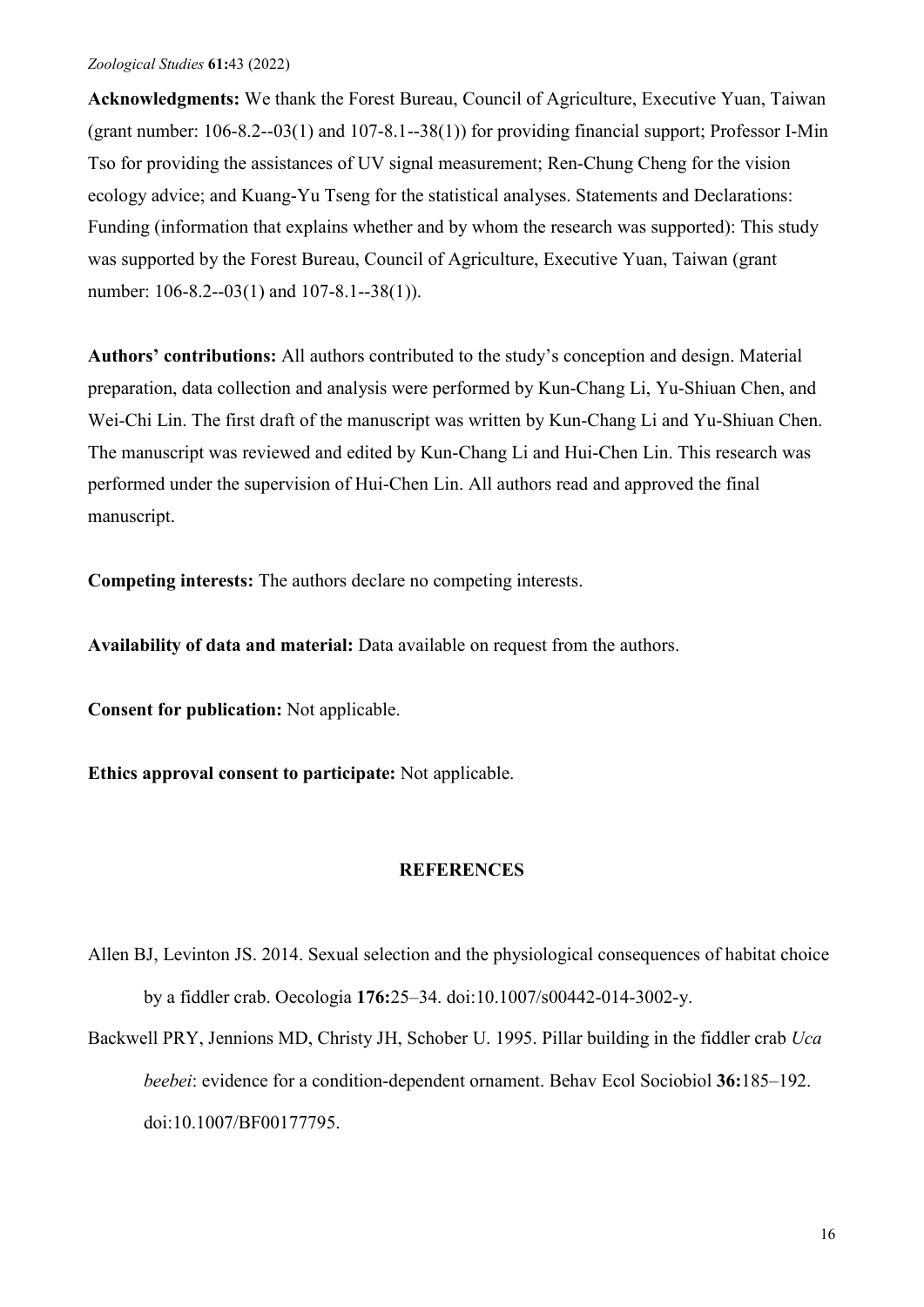- Backwell PRY, Passmore NI. 1996. Time constraints and multiple choice criteria in the sampling behaviour and mate choice of the fiddler crab, *Uca annulipes*. Behav Ecol Sociobiol **38:**407–416. doi:10.1007/s002650050258.
- Booksmythe I, Detto T, Backwell PRY. 2008. Female fiddler crabs settle for less: the travel costs of mate choice. Anim Behav **76:**1775–1781. doi:10.1016/j.anbehav.2008.07.022.
- Christy JH, Naturalist TA, Aug N. 1995. Mimicry, mate choice, and the sensory trap hypothesis. Am Nat **146**:171–181. doi:10.1086/285793.
- Christy JH. 2007. Predation and the reproductive behavior of fiddler crabs (Genus *Uca*). Oxford University Press, New York, USA.
- Clark HL, Backwell PRY. 2016. Male mating success in a fiddler crab: a lesson in sample sizes. J Ethol **34:**119–126. doi:10.1007/s10164-015-0454-4.
- Crisp DJ. 1984. Energy flow measurements. *In*: I.P.B. Handbook No. 16: Methods for the Study of Marine Benthos. Blackwell, Oxford, UK.

Crane J. 1975. Fiddler crabs of the world: Ocypodidae: genus *Uca*. Princeton University Press.

- Cummings ME, Jordão JM, Cronin TW, Oliveira RF. 2008. Visual ecology of the fiddler crab, *Uca tangeri*: effects of sex, viewer and background on conspicuousness. Anim Behav **75:**175– 188. doi:10.1016/j.anbehav.2007.04.016.
- Derivera CE. 2005. Long searches for male-defended breeding burrows allow female fiddler crabs, *Uca crenulata*, to release larvae on time. Anim Behav **70:**289–297. doi:10.1016/j.anbehav.2004.10.027.
- Detto T. 2007. The fiddler crab *Uca mjoebergi* uses colour vision in mate choice. Proc R Soc B: Biol Sci **274:**2785–2790. doi:10.1098/rspb.2007.1059.
- Detto T, Backwell PRY. 2009. The fiddler crab *Uca mjoebergi* uses ultraviolet cues in mate choice but not aggressive interactions. Anim Behav **78:**407–411. doi:10.1016/j.anbehav.2009.05.014.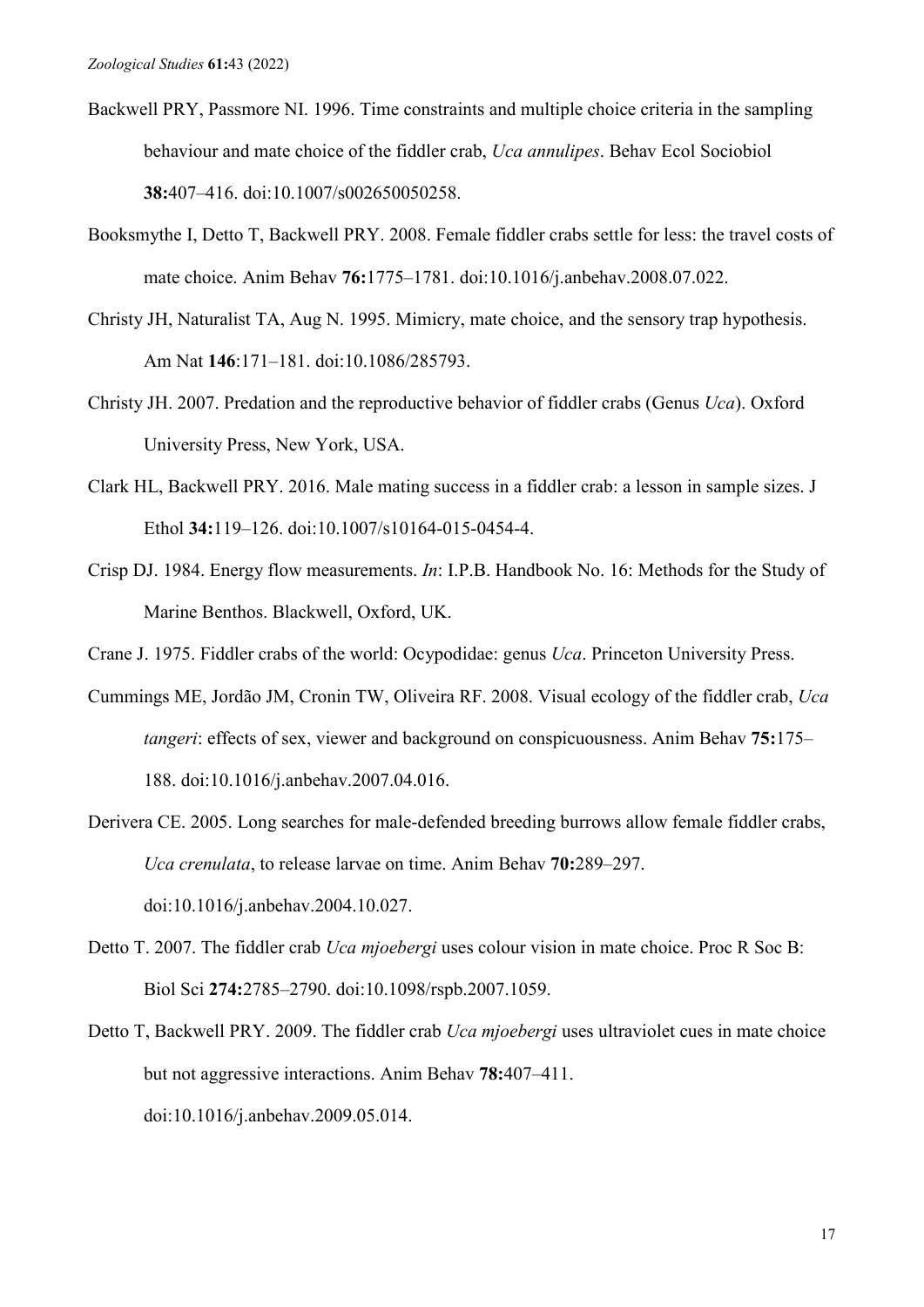- Detto T, Backwell PRY, Hemmi JM, Zeil J. 2006. Visually mediated species and neighbour recognition in fiddler crabs (*Uca mjoebergi* and *Uca capricornis*). Proc R Soc B: Biol Sci **273:**1661–41666. doi:10.1098/rspb.2006.3503.
- Dyson ML, Perez DM, Curran T, McCukkough EL, Backwell PRY. 2020. The role of claw color in species recognition and mate choice in a fiddler crab. Behav Ecol Sociobiol **74:**116. doi:10.1007/s00265-020-02899-w.
- Faivre B, Grégoire A, Préault M, Cézilly F, Sorci G. 2003. Immune activation rapidly mirrored in a secondary sexual trait. Science **300:**103–103. doi:10.1126/science.1081802.
- Goshima S, Murai M. 1988. Mating investment of male fiddler crabs, *Uca lactea*. Anim Behav **36:**1249–1251. doi:10.1016/S0003-3472(88)80091-5.
- Henderson LJ, Heidinger BJ, Evans NP, Arnold KE. 2013. Ultraviolet crown coloration in female blue tits predicts reproductive success and baseline corticosterone. Behav Ecol **24:**1299– 1305. doi:10.1093/beheco/art066.
- Jennions MD, Backwell PRY. 1998. Variation in courtship rate in the fiddler crab *Uca annulipes*: is it related to male attractiveness? Behav Ecol **9:**605–611. doi:10.1093/beheco/9.6.605.
- Kemp DJ, Macedonia JM, Ball TS, Rutowski RL. 2008. Potential direct fitness consequences of ornament-based mate choice in a butterfly. Behav Ecol Sociobiol **62:**1017–1026. doi:10.1007/s00265-007-0529-5
- Kemp DJ, Rutowski RL. 2007. Condition dependence, quantitative genetics, and the potential signal content of iridescent ultraviolet butterfly coloration. Evolution **61:**168–183. doi:10.1111/j.1558-5646.2007.00014.x.
- Kerr K, Christy J, Collin R, Guichard F. 2012. Reducing error in reproductive timing caused by temperature variation: interspecific differences in behavioural adjustment by fiddler crabs. Mar Ecol Prog Ser **459:**1–16. doi:10.3354/meps09832.
- Kim TW. 2010. Food storage and carrion feeding in the fiddler crab *Uca lactea*. Aquat Biol **10:**33– 39. doi:10.3354/ab00264.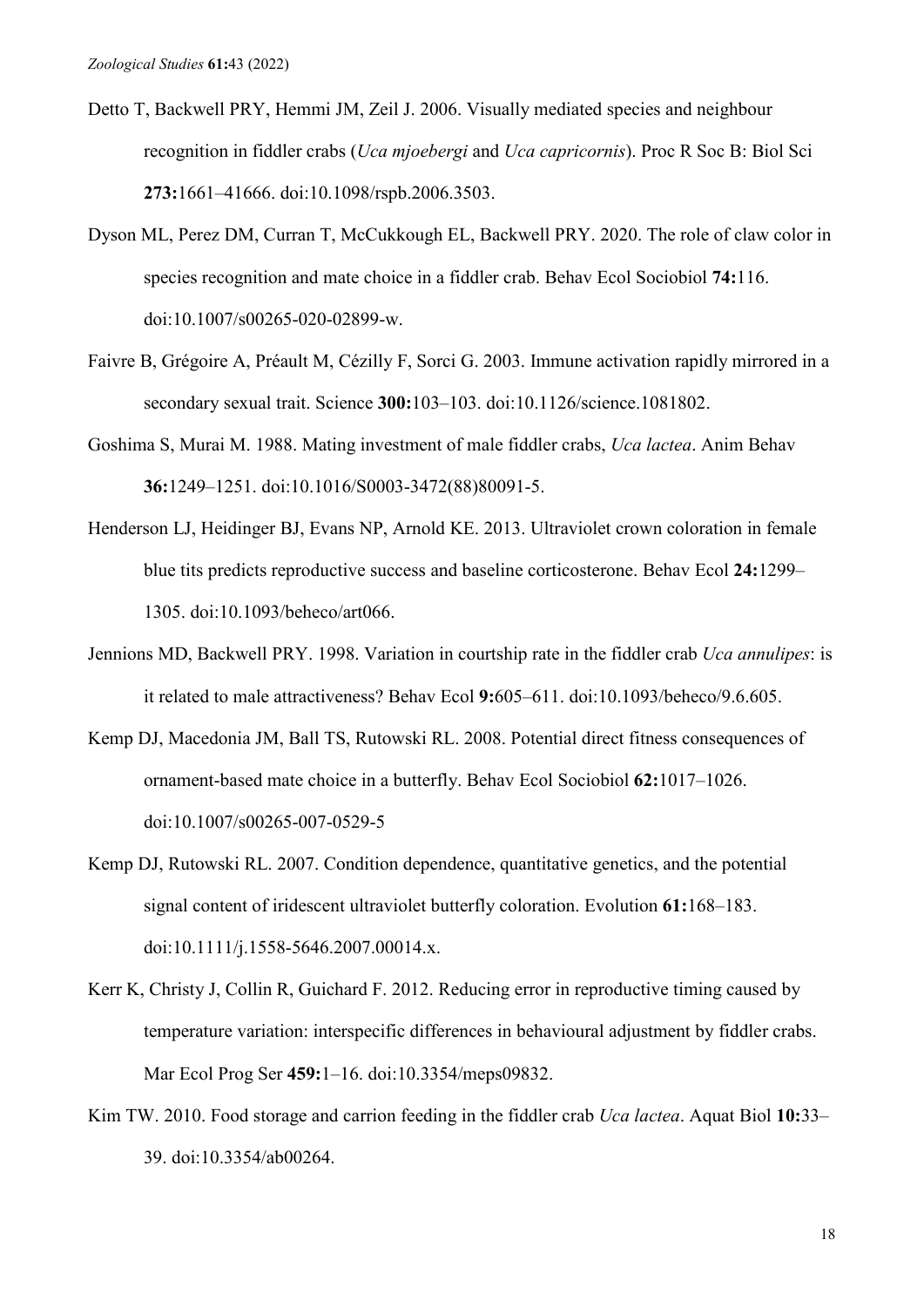- Kim TW, Choe JC. 2003. The effect of food availability on the semilunar courtship rhythm in the fiddler crab *Uca lactea* (de Haan) (Brachyura: Ocypodidae). Behav Ecol Sociobiol **54:**210– 217. doi:10.1007/s00265-003-0614-3.
- Kim TW, Christy JH, Choe JC. 2004. Semidome building as sexual signaling in the fiddler crab *Uca lactea* (Brachyura: Ocypodidae). J Crustac Biol **24:**673–679. doi:10.1651/c-2471.
- Kim TW, Christy JH, Choe JC. 2007. A preference for a sexual signal keeps females safe. PLoS ONE **2:**e422. doi:10.1371/journal.pone.0000422.
- Kim TW, Christy JH, Dennenmoser S, Choe JC. 2009. The strength of a female mate preference increases with predation risk. Proc R Soc B: Biol Sci **276:**775–780. doi:10.1098/rspb.2008.1070.
- Kim TW, Christy JH, Rissanen JR, Ribeiro PD, Choe JC. 2010. Effect of food addition on the reproductive intensity and timing of both sexes of an intertidal crab. Mar Ecol Prog Ser **401:**183–194. doi:10.3354/meps08416.
- Kim TW, Sakamoto K, Henmi Y, Choe JC. 2008. To court or not to court: reproductive decisions by male fiddler crabs in response to fluctuating food availability. Behav Ecol Sociobiol **62:**1139–1147. doi:10.1007/s00265-007-0542-8.
- Klingerman CM, Krishnamoorthy K, Patel K, Spiro AB, Struby C, Patel A, Schneider JE. 2010. Energetic challenges unmask the role of ovarian hormones in orchestrating ingestive and sex behaviors. Horm Behav **58:**563–574. doi:10.1016/j.yhbeh.2010.06.019.
- Lim SSL, Goh SJA. 2021. Ecomorphological adaptations of second maxilliped-setation: insights from three species of fiddler crabs from Panama. Zool Stud **60:**48. doi:10.6620/ZS.2021.60- 48.
- Lisboa CMCA, Bajer K, Pessoa DMA, Huber MAA, Costa GC. 2017. Female brazilian whiptail lizards (*Cnemidophorus ocellifer*) prefer males with high ultraviolet ornament reflectance. Behav Process **142:**33–39. doi:10.1016/j.beproc.2017.05.009.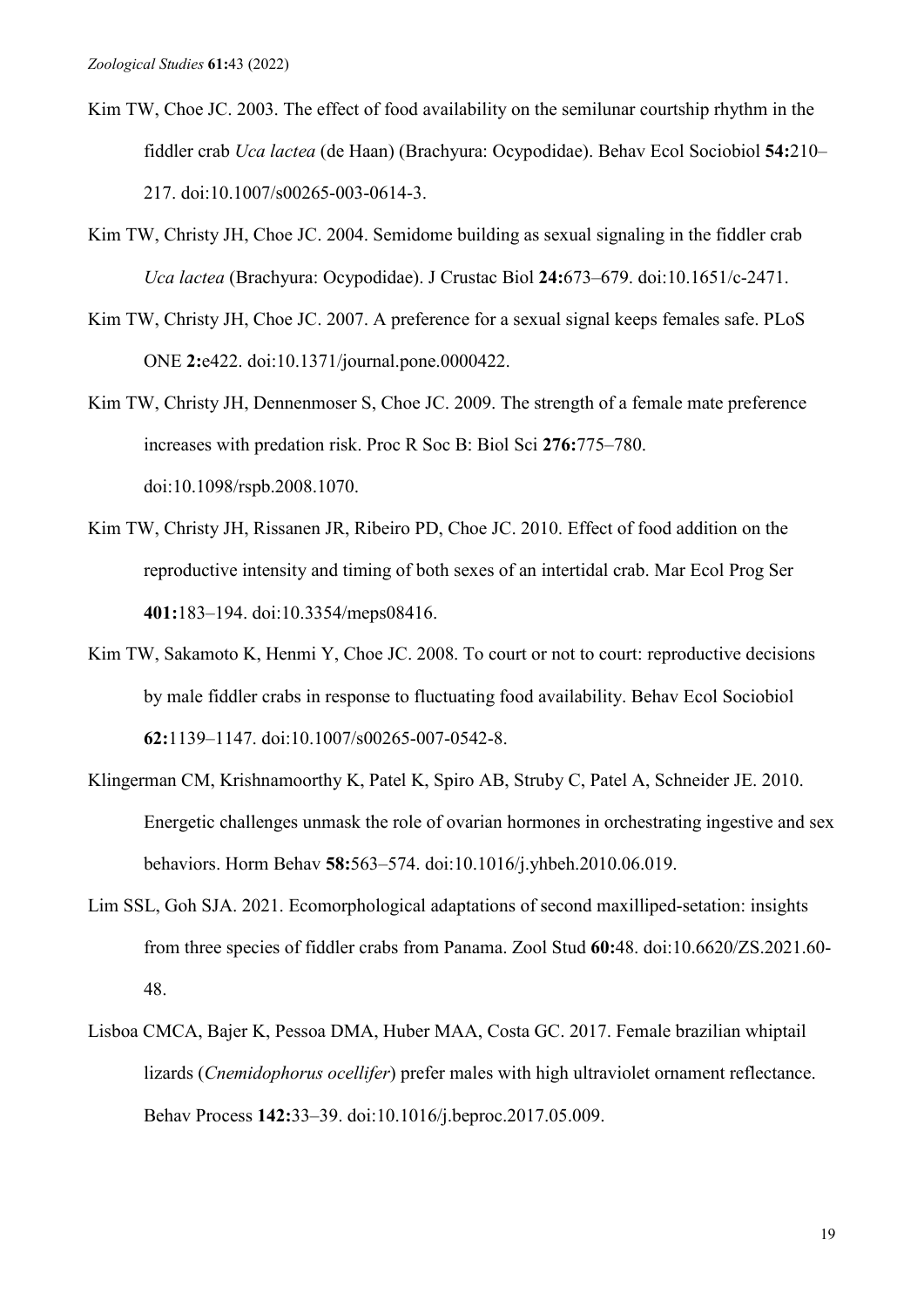- Murai M, Goshima S, Nakasone Y. 1982. Some beavioral characteristics related to food supply and soil texture of burrowing habitats observed on *Uca vocans vocans* and *U. lactea perplexa*. Mar Biol **66:**191–197. doi:10.1007/BF00397193.
- Muramatsu D. 2011a. The function of the four types of waving display in *Uca lactea*: effects of audience, sand structure, and body size. Ethology **117:**408–415. doi:10.1111/j.1439- 0310.2011.01884.x.
- Muramatsu D. 2011b. For whom the male waves: four types of claw-waving display and their audiences in the fiddler crab, *Uca lactea*. J Ethol **29:**3–8. doi:10.1007/s10164-010-0216-2.
- Olsson M, Andersson S, Wapstra E. 2011. UV-deprived coloration reduces success in mate acquisition in male sand lizards (*Lacerta agilis*). PLoS ONE **6:**e19360. doi:10.1371/journal.pone.0019360.
- Painting CJ, Chang CC, Seah JF, Li D. 2017. Condition dependence of female-specific UV-induced fluorescence in a jumping spider. Anim Behav **127:**233–241. doi:10.1016/j.anbehav.2017.03.022.
- Reaney LT, Backwell PRY. 2007. Temporal constraints and female preference for burrow width in the fiddler crab, *Uca mjoebergi*. Behav Ecol Sociobiol **61:**1515–1521. doi:10.1007/s00265- 007-0383-5
- Reaney LT, Sims RA, Sims SWM, Jennions MD, Backwell PRY. 2008. Experiments with robots explain synchronized courtship in fiddler crabs. Curr Biol **18:**R62–R63. doi:10.1016/j.cub.2007.11.047.
- Schneider JE, Wise JD, Benton NA, Brozek JM, Keen-Rhinehart E. 2013. When do we eat? Ingestive behavior, survival, and reproductive success. Horm Behav **64:**702–728. doi:10.1016/j.yhbeh.2013.07.005.
- Secondi J, Théry M. 2014. An ultraviolet signal generates a conflict between sexual selection and species recognition in a newt. Behav Ecol Sociobiol **68:**1049–1058. doi:10.1007/s00265- 014-1717-8.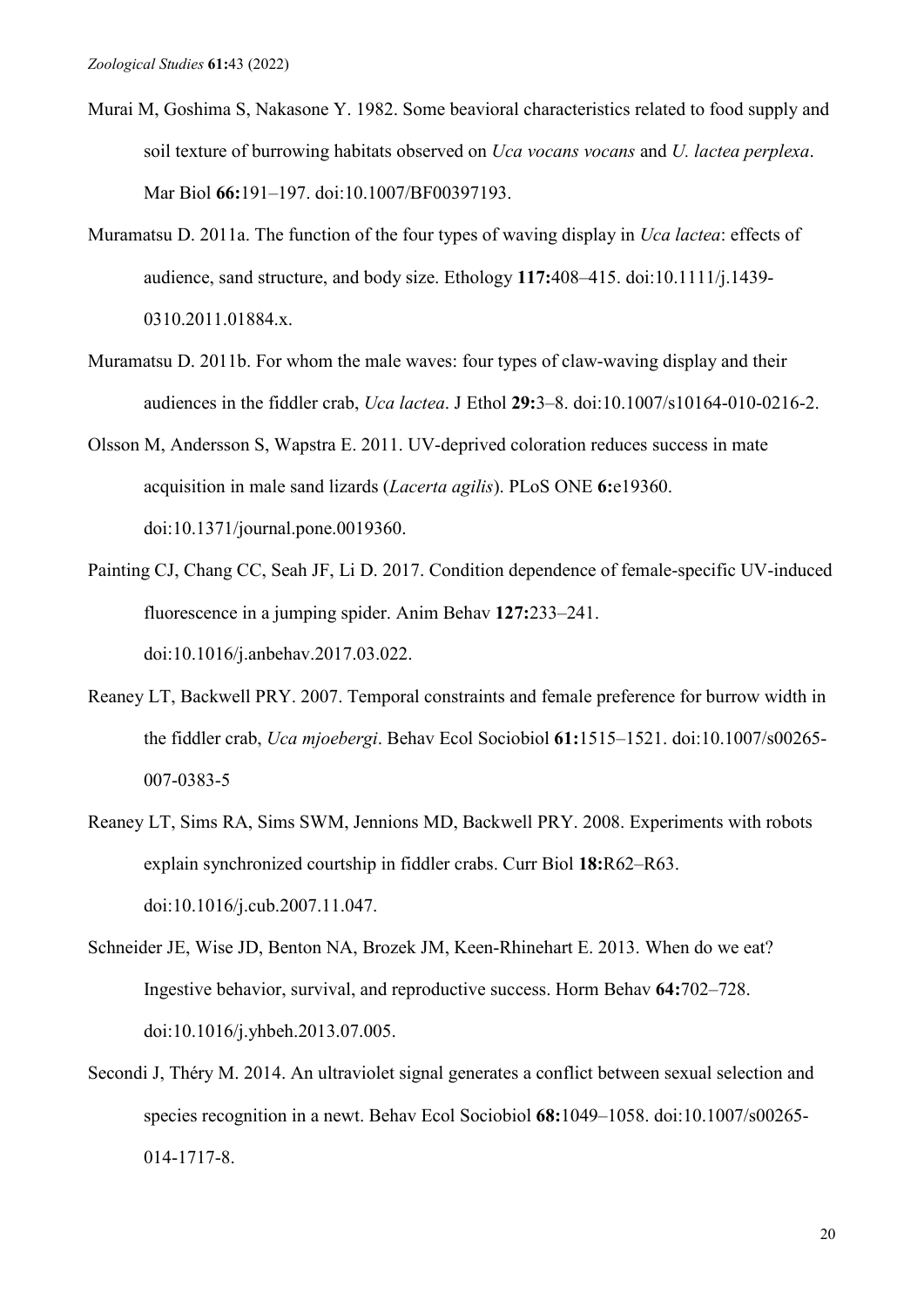- Severinghaus LL, Lin H-C. 1990. The reproductive behaviour and mate choice of the fiddler crab (*Uca lactea lactea*) in Mid-Taiwan. Behaviour **113:**292–308.
- Silva DJA, Erickson MF, Guidi RdS, Pessoa DMA. 2021. The role of claw colouration in fiddler crabs' mate choice: private communication channel or handicap? bioRxiv. doi:10.1101/2021.02.06.430085.
- Sofaer HR, Sillett TS, Peluc SI, Morrison SA, Ghalambor CK. 2012. Differential effects of food availability and nest predation risk on avian reproductive strategies. Behav Ecol **24:**698– 707. doi:10.1093/beheco/ars212.
- Stapley J, Whiting MJ. 2006. Ultraviolet signals fighting ability in a lizard. Biol Lett **2:**169–172. doi:10.1098/rsbl.2005.0419.
- Szigeti B, Török J, Hegyi G, Rosivall B, Hargitai R, Szõllõsi E et al. 2007. Egg quality and parental ornamentation in the blue tit *Parus caeruleus*. J Avian Biol **38:**105–112. doi:10.1111/j.2007.0908-8857.03769.x.
- Takeda S. 2003. Mass wandering in the reproductive season by the fiddler crab *Uca perplexa* (Decapoda: Ocypodidae). J Crustacean Biol **23:**723–728. doi:10.1651/c-2352.
- Takeda S. 2006. Behavioural evidence for body colour signaling in the fiddler crab *Uca perplexa* (Brachyura: Ocypodidae). J Exp Mar Biol Ecol **330:**521–527. doi:10.1016/j.jembe.2005.09.021.
- Takeshita F. 2019. Color changes of fiddler crab between seasons and under stressful conditions:Patterns of changes in lightness differ between carapace and claw. J Exp Mar Biol Ecol **511:**113–119. doi:10.1016/j.jembe.2018.12.001.
- Takeshita F, Murai M. 2016. The vibrational signals that male fiddler crabs (*Uca lactea*) use to attract females into their burrows. Sci Nat **103:**49. doi:10.1007/s00114-016-1371-2.
- Torres R, Velando A. 2003. A dynamic trait affects continuous pair assessment in the blue-footed booby, *Sula nebouxii*. Behav Ecol Sociobiol **55:**65–72. doi:10.1007/s00265-003-0669-1.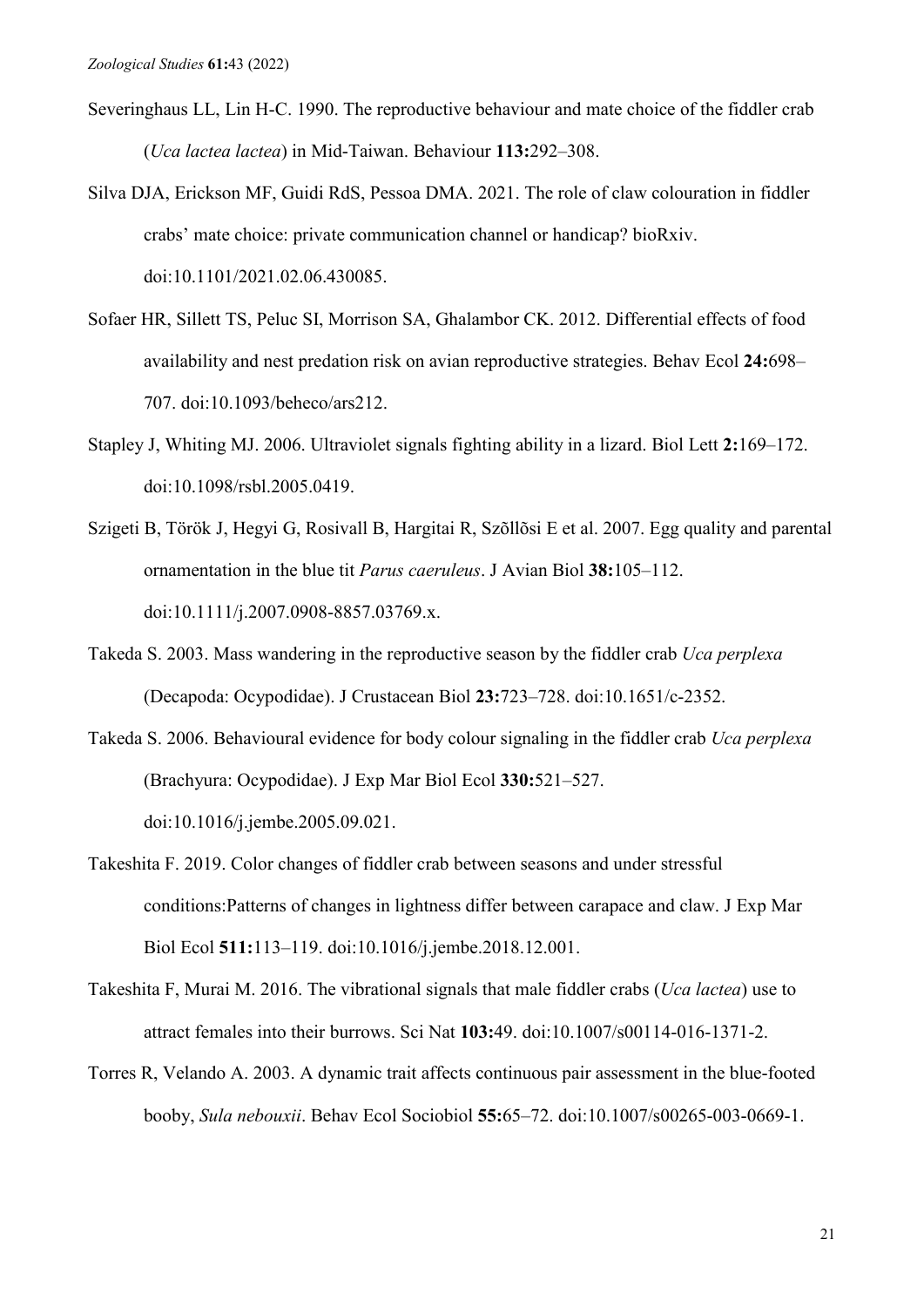- Velando A, Beamonte-Barrientos R, Torres R. 2006. Pigment-based skin colour in the blue-footed booby: an honest signal of current condition used by females to adjust reproductive investment. Oecologia **149:**535–542. doi:10.1007/s00442-006-0457-5.
- Yamaguchi T. 2001. The mating system of the fiddler crab, *Uca lactea* (Decapoda, Brachyura, Ocypodidae). Crustaceana **74:**389–399.
- Zhu Z, Won Kim T, Choe JC. 2012. Is female preference for large sexual ornaments due to a bias to escape predation risk? BMC Evol Biol **12:**33. doi:10.1186/1471-2148-12-33.